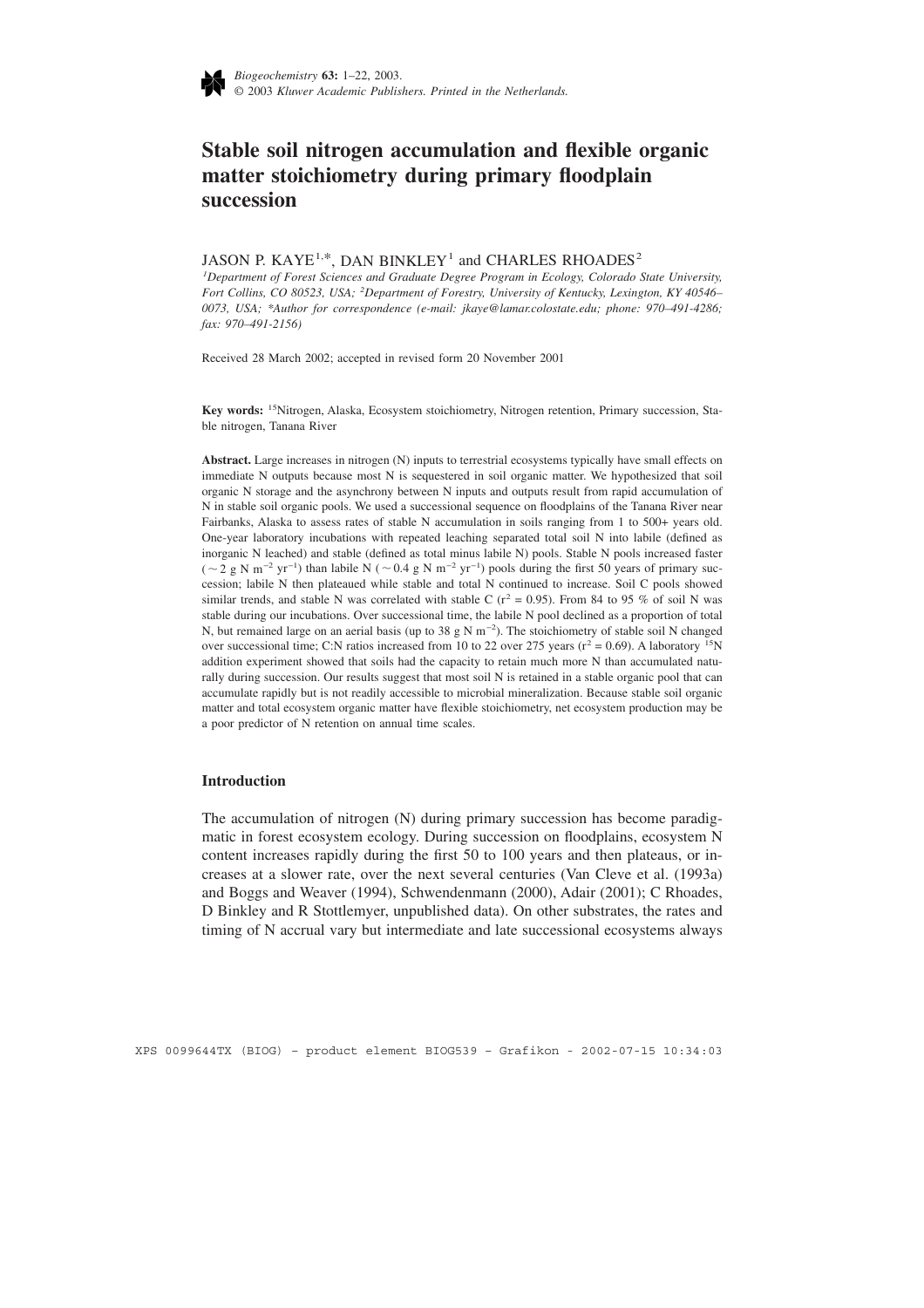contain more N than the youngest ecosystems (deglaciation, Crocker and Major (1955); mudflows, Dickenson and Crocker (1953); sand dunes, Lichter (1998); volcanic islands, Crews et al. (1995)). Implications of N accumulation for long-term nutrient availability, species composition, and primary productivity have been studied extensively (Van Cleve et al. 1993a Chapin et al. 1994 Vitousek and Farrington 1997). The pattern may also have implications for current "N saturation" research (Agren and Bosatta 1988 Johnson 1992 Aber et al. 1998) if the rate, timing, or magnitude of N accumulation during succession reflects the capacity of ecosystems to store new N inputs.

The conventional theory relating N retention capacity to ecosystem age suggests that because inorganic N inputs are stored in organic pools, N should accumulate most rapidly when organic matter is accumulating rapidly (high net ecosystem production, NEP; Vitousek and Reiners (1975)). While the mass balance aspect of this theory (storage = inputs-outputs) must be true, some field data are inconsistent with the idea that NEP controls ecosystem N retention. Very old ecosystems (presumably, NEP = 0) in Chile efficiently retain inorganic <sup>15</sup>N (Perakis and Hedin 2001), while desorption processes unrelated to current NEP enable small, persistant losses of dissolved organic N (Perakis and Hedin 2002). In ecosystems of all ages, experimentally increasing N inputs by 10 times ambient deposition causes only small changes in N outputs on annual or decadal time scales (Ring 1995 Aber et al. 1998 Bredemeier et al. 1998 Binkley et al. 1999).

How do forests with a wide range of NEP consistently retain more than 70% of N inputs (Johnson et al. 1993 Dise and Wright 1995 Goodale et al. 2000)? How do ecosystems foster such asynchrony between N inputs and outputs? A theory parsimonious with both of these patterns is that most N inputs are rapidly incorporated into a stable soil organic pool and the rate of release from this pool controls N losses. Soil organic matter contains more than 90% of ecosystem N in many forests (Cole and Rapp 1981). This pool is a large sink for N fertilizer (Preston and Mead 1994a Nadelhoffer et al. 1999) and it may store N in stable pools that slowly release N long after episodic N inputs occur. Microbial turnover (Stark and Hart 1997) or abiotic reactions (Johnson et al. 2000 Dail et al. 2001) could incorporate inorganic N into stable organic pools even when NEP is zero.

This paper examines labile and stable soil N accumulation in a primary successional sequence on floodplains of the Tanana River in Alaska (Viereck et al. 1993a). Primary succession begins on silt and sand bars deposited by recent floods and repeated floods deposit more sediment, raising the terraces more than a meter within 200 years. Over this period, succession proceeds through shrub, deciduous forest, and coniferous forest ecosystems. These changes in plant species composition are thought to play a major role in soil development; most notably, litter from N-fixing alder trees increases soil N pools early in succession (Walker 1989). Late in succession, white spruce dominates, but effects of spruce litter on N cycling remain unclear (Binkley et al. 1997). While forest floor net N mineralization rates are lower in white spruce forests than in younger ecosystems, mineral soil net N mineralization rates do not decline (Van Cleve et al. 1993b), and soil solution inorganic N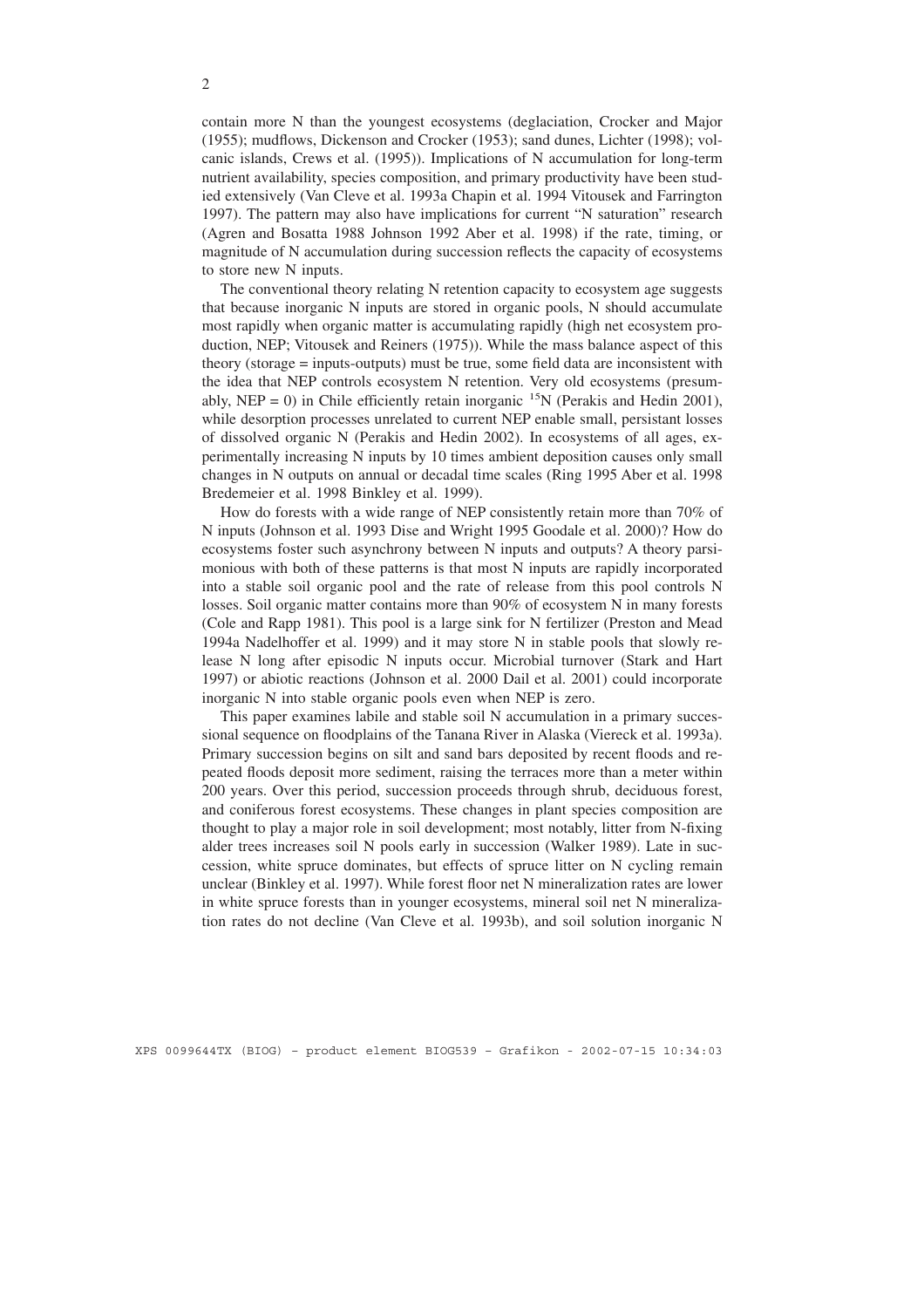concentrations are higher under spruce (Yarie et al. 1993), suggesting either greater N supply or lower demand.

Soils collected from the chronosequence were incubated in the laboratory for one year with repeated leaching to separate total soil N into labile (defined as leached inorganic N) and stable (defined as total minus labile N) pools. Our main objectives were to measure: 1) the amount, rate, and temporal pattern of labile and stable N accumulation during succession, and 2) whether the capacity of soils to retain 15N differed from actual, observed rates of N accumulation. We were also interested in the role of white spruce trees in determining the balance between labile and stable N pools, so we incubated soils collected directly beneath white spruce canopies. These experiments suggested that stable soil organic matter had flexible stoichiometry (C:N) during succession, so we conclude with a theoretical analysis of the implications of stoichiometric changes for ecosystem N retention.

## **Study site and methods**

#### *The floodplain ecosystems*

The soils were collected from the Bonanza Creek Long-Term Ecological Research site near Fairbanks, Alaska. Mean annual temperature on the floodplains is −3.3 °C but can range from −50 to 35 °C. Mean annual precipitation is 270 mm (Viereck et al. 1993b). Atmospheric N deposition is low at this site (wet N deposition < 0.05 g N m<sup>-2</sup> yr<sup>-1</sup>; NADP (2000)), especially compared to N-fixation by alder ( $\sim$  15 gNm−2 yr−1 early in succession; Klingensmith and Van Cleve (1993a)). The soils and vegetation of the site have been described in detail elsewhere (Viereck et al. 1993a). Briefly, the Tanana is a glacier-fed river that floods annually in spring and summer following snowmelt. When floods deposit sediment greater than 0.5 m above the typical water level, willow (*Salix* spp.) and horsetail (*Equisetum* spp.) proliferate. The vegetation reduces flow velocity and erosion, increasing net sediment deposition and terrace height following subsequent foods. Young terrace soils are low in organic C and N and high in  $CaCO<sub>3</sub>$  and  $CaSO<sub>4</sub>$  (Marion et al. 1993). Within 5 years of vegetation establishment, balsam poplar (*Populus balsamifera* L.) and thinleaf alder (*Alnus tenuifolia* Nutt.) cover increase and after 5 to 10 years, a shrub thicket of alder and willows increases the C and N content of the soil and produces the first contiguous organic soil horizon. Balsam poplar lives longer and grows taller than alder and willow causing a transition from shrub thicket to open shrub-poplar forest to closed poplar forest. Eighty to 100 years following terrace establishment, deciduous forests are overgrown by white spruce (*Picea glauca* (Moench) Voss) forests with deep  $(10 - 20 \text{ cm})$  organic horizons and a continuous moss understory.

Patterns of succession beyond the first cohort of white spruce ( $\sim$  200 years) are unclear. Early descriptions of succession (Drury 1956 Viereck 1970) suggested that decreased soil temperatures, due to increased organic horizon thickness, lead to the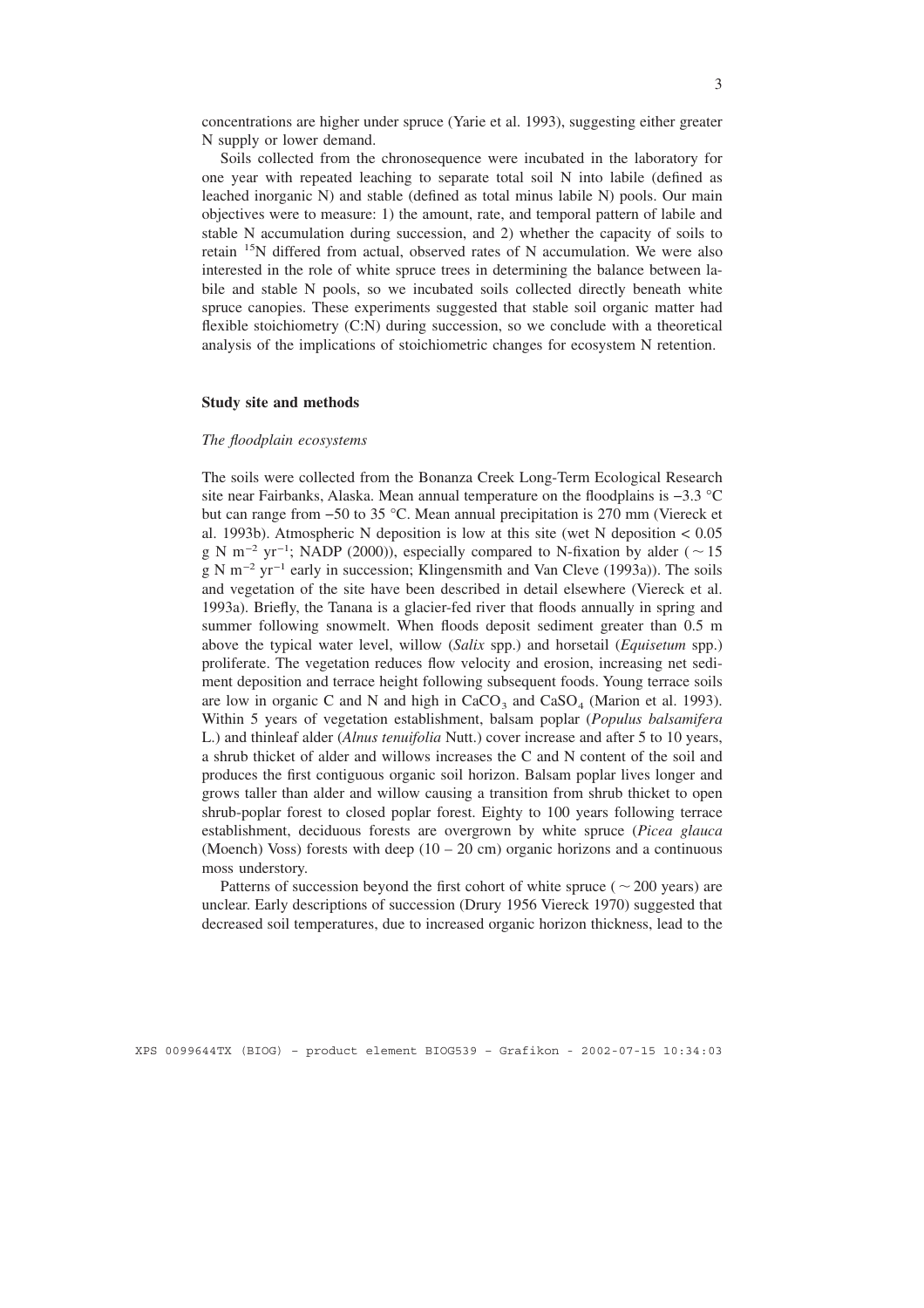*Table 1.* Dominant vegetation and ages of the terraces used in this study. From Adams (1999).

| Ecosystem type                     | LTER Name <sup>a</sup> | Age in $1998b$ | Age Source   | Symbol <sup>c</sup> |
|------------------------------------|------------------------|----------------|--------------|---------------------|
| Bare sand and silt deposit         | Not LTER               | 1,1,1          | Assumed      |                     |
| Willow with alder shrubs           | FPIA,B,C               | 18, 13, 18     | Aerial photo | $\bullet$           |
| Young poplar – alder understory    | FP2A,B,C               | 53.43.68       | Aerial photo |                     |
| Mature poplar – young white spruce | FP3A,B,C               | 123,128,98     | Oldest tree  |                     |
| Mature white spruce                | FP4A,B,C               | 153,271,216    | Oldest tree  |                     |
| Mature black spruce                | FP5A,C,D               | 500,500,500    | Assumed      | b                   |
|                                    |                        |                |              |                     |

a These are long-term research terraces maintained by the Bonanza Creek LTER program. FP stands for floodplain, the number identifies the dominant vegetation, and each letter represents a unique terrace (n = 3 per ecosystem type). The bare sand and silt bars would be FP0 by LTER nomenclature, though no permanent plots exist.

<sup>b</sup>Each number represents a separate terrace. For LTER plots, the first second and third numbers correspond to the age of the A, B, and C terraces, respectively.

c Figures throughout the paper use these symbols to represent dominant vegetation.

development of permafrost, which in turn caused declines in white spruce and the emergence of black spruce (*Picea mariana* (Mill.) B.S.P.). However, recent work suggests that the transition to black spruce may result from altered hydrologic and fire regimes (Mann et al. 1995), rather than changes in organic horizon thickness alone. Well-drained stands of white spruce may or may not convert to black spruce, while poorly drained, fire prone "back swamp" stands convert to black spruce following secondary succession. Black spruce stands contain sparse tree stems and an understory dominated by *Vaccinnium* spp., *Alnus crispa*, and *Salix* spp.

#### *Soil sampling and laboratory incubations*

In August 1998, we sampled soils adjacent to permanent plots ( $n = 15$  terraces) in the Bonanza Creek LTER floodplain chronosequence, and on bare silt and sand bars  $(n = 3$  terraces) greater than 1 m above the river, for a total of 18 separate terraces (Table 1). The LTER terraces were stratified by dominant vegetation ( $n = 3$  terraces  $\times$  5 vegetation types = 15 terraces). The bare sand and silt bars were devoid of vegetation and likely established during the previous flood year, though their actual age could range from < 1 year to 2 years. The exact ages of the LTER black spruce sites are unknown and could range from 500 years to several thousand years (Mann et al. 1995).

At each of the 18 terraces, we collected and then composited three mineral soil cores (each core was 4 cm in diameter  $\times$  20 cm deep) adjacent to the permanent LTER plot. On terraces with a continuous forest floor layer (30 years and older; n  $= 12$  terraces), we also collected and then composited three 10 cm  $\times$  10 cm sections of the entire organic horizon. On the open willow terraces, we composited six, rather than three, samples because of potential heterogeneity caused by shrub islands. On terraces that contained white spruce (terrace ages 30 to 300 years;  $n =$ 9 terraces), we collected and composited an additional set of soil cores directly be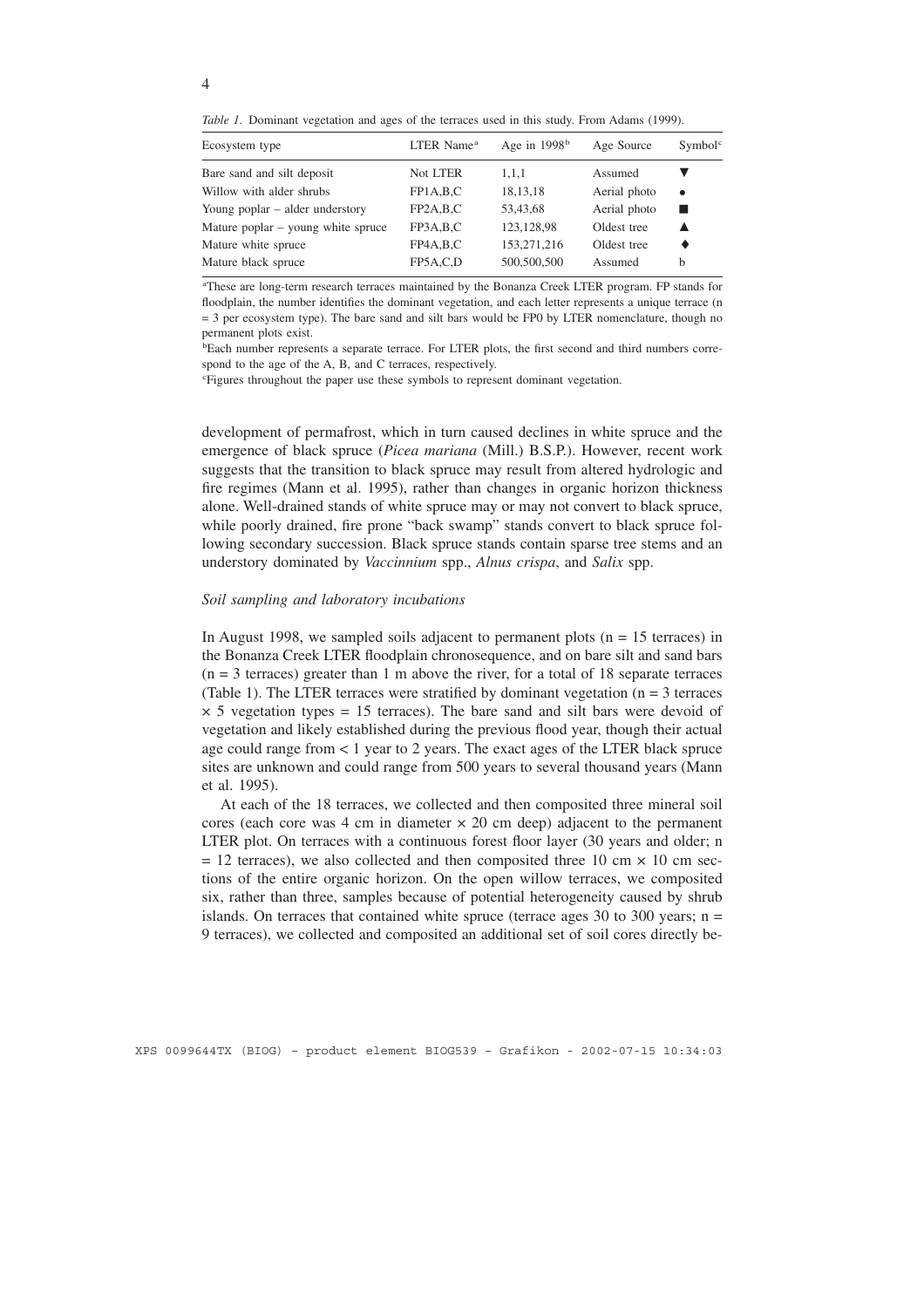neath the three largest white spruce near the control cores. Spruce trees ranged from 3.5 cm (diameter at breast height) on young terraces to 42 cm on older terraces.

The composited soil samples (18 mineral soil and 12 forest floor samples for the main chronosequence study, and an additional 9 mineral soil and 9 forest floor samples from directly beneath white spruce trees) were double bagged, and stored at 4 °C until the incubations were initiated one month later. The samples were weighed and sieved (4 mm mesh) and a subsample was dried at 105 °C (mineral soil) or 70 °C (forest floor) for 48 hours. Bulk density of the mineral soil was determined using the mass of the composite and the volume of three soil cores. To convert forest floor N concentrations to pool sizes per unit area, we used density (mass/area) data collected on the LTER control plots in 1989 (www.lter.alaska.edu data file BNZD00076) or from Van Cleve et al. (1983) for the black spruce sites. The 1989 forest floor sampling was extensive (10 samples per terrace) and showed no changes in mass with terrace age. We did not have bulk density data for samples collected directly under spruce trees, so these data are expressed as N concentration per gram oven dry soil. Field capacity was calculated as soil moisture content 48 hours after saturating a vertical column of soil in a plastic tube supported by cheesecloth. Total soil N and C were determined by dry combustion (LECO-1000, LECO Corporation, St. Joseph, Michigan, USA) of oven dry, ground subsamples. Inorganic soil C was determined by adding  $6 \text{ N }$  HCl with FeCl<sub>2</sub> to a dry, ground subsample, and measuring  $CO<sub>2</sub>$  produced using a pressure transducer (Wagner et al. 1998).

No standard method exists to separate total organic N (or C) into labile and stable pools. Previous studies have used physical (Strickland et al. 1992) and chemical (He et al. 1988) methods to fractionate soil C and N, assuming that aggregate size, organic matter density, or organic matter solubility was well correlated with C or N availability to microorganisms. We used a long-term laboratory incubation with repeated leaching to separate the total soil N pool into labile and stable pools (Stanford and Smith 1972). This biological fractionation approach, allows the "in situ microbial and microarthropod community to define ecologically relevant SOM (soil organic matter) fractions" (Robertson and Paul 1999).

A subsample (50 g mineral soil; 15 g forest floor) from each field composite was incubated at 30 °C in plastic filters (Nadelhoffer (1990); Falcon Filter model 7111, Beckton Dickenson Labware, Lincoln Park, NJ). This temperature produced the largest net N mineralization rates in short-term laboratory incubations of these soils (Klingensmith and Van Cleve 1993b). A glass fiber filter (Whatman GF/A) and an "extra thick" glass fiber pre-filter (Gelman Sciences) were placed beneath the soil and a third glass fiber filter (Whatman GF/A) was placed above the soil to prevent dispersion (Motavalli et al. 1995). The filter units were sealed in airtight 2-l jars fitted with septa. Approximately 20 ml of deionized water were placed in the bottom of each jar to sustain humidity and prevent soil drying. Every two weeks this water was changed and the soil brought to field capacity with deionized water.

To determine the labile N pool size, we leached the soil at 1, 14, 29, 43, 84, 111, 179, 238, 295, and 356 days with a solution containing all essential nutrients except N (Nadelhoffer 1990). At each leaching, 100 ml of the N-free leaching solu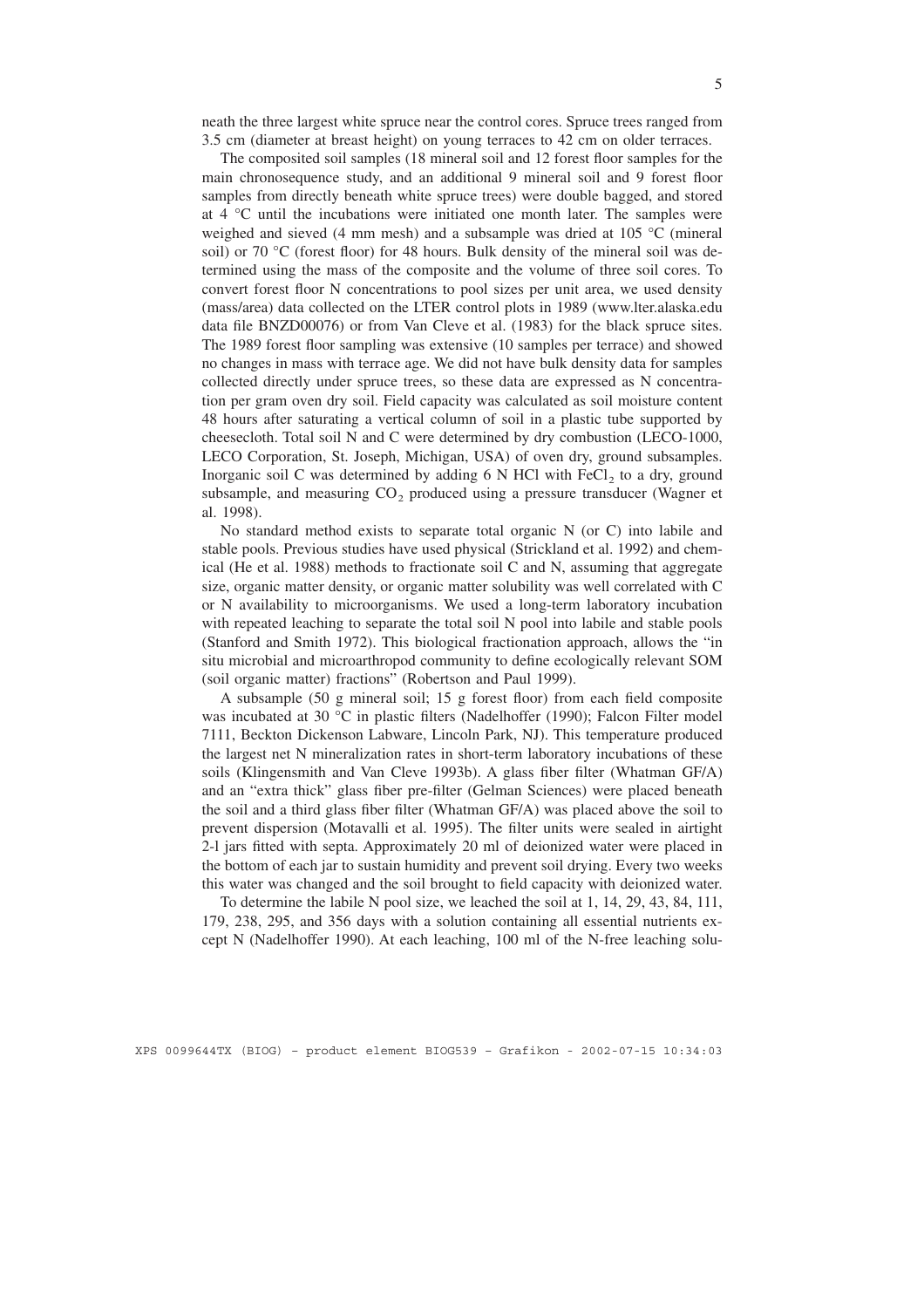tion was added to the top of the filter, allowed to equilibrate with the soil for 1 hour, and then drawn through the filter with a weak vacuum (−0.05 MPa). The vacuum was applied until leachate ceased to drip from the filter (< 10 min). Leachates were frozen until analysis for  $NH_4^+$  and  $(NO_2^- + NO_3^-)$  by flow injection colorimetry and converted to g N m<sup>-2</sup> using leachate (plus soil water) volume, initial dry mass of the incubated soil, and bulk density. At the end of the incubation, a subsample (20 g) of the residual soil was extracted with 100 ml of 0.5 M  $K_2SO_4$ to account for unleached inorganic N. We defined the labile N pool as the sum of all leached inorganic N ( $NO_2^- + NO_3^- + NH_4^+$ ) plus inorganic N extracted with  $K_2SO_4$  immediately after the last leaching. Stable N was defined as total N minus labile N.

Labile C pools were determined by capturing  $CO<sub>2</sub>$  in the headspace of the incubation jars. Before the jars were sealed, they were fanned with ambient air for 1 hour to provide a uniform background  $CO<sub>2</sub>$  concentration. Then the jars were sealed for periods from 2 days (beginning of the incubation) to 3 weeks (end of the incubation) after which the concentration of  $CO<sub>2</sub>$  in the headspace was determined using an infrared gas analyzer (LICOR-6200). The headspace was sampled by first mixing with a 35 ml syringe and then sampling 2 ml with a 10 ml syringe. Ten sealed jars without soil were used as blanks to correct for ambient  $CO<sub>2</sub>$ . Atmospheric pressure, air temperature, the volume of the jars, the volume of gas sampled, oven dry mass, and bulk density were used to convert headspace concentration to g  $C \; \text{m}^{-2}$ .

An <sup>15</sup>N addition experiment was conducted on soils from young poplar forests  $(n = 3$  terraces; FP2 sites in Table 1) and mature white spruce forests  $(n = 3$  terraces; FP4 sites). We added 18, 25, 50, and 150 mg N to  $\sim$  50 g soil (equivalent to ~ 65, 80, 160, and 500 g N m<sup>-2</sup>) as 99, 79,79, and 25% (atom percent enrichment)  $15NH<sub>4</sub>Cl$  in the solutions used to bring the soil to field capacity (typically  $\sim$  5 ml). The lowest addition was intended to double the labile organic N pool and the larger additions were intended to identify thresholds for the capacity of the soil to retain N. After the 15N addition, the soils were incubated for 3 weeks, and then leached on the same schedule described above. At the end of the incubation, a  $5g$ subsample was extracted three times each with 25 ml of 0.5 M  $K_2SO_4$  and 25 ml of water to remove residual inorganic 15N. We shook the sample with extractant for 0.5 hours, added several drops of 0.25 M CaCl<sub>2</sub> (to flocculate clay), centrifuged at 10000 rpm for 10 minutes, and then discarded the supernatant. The soil and added  $15NH<sub>4</sub>Cl$  solutions were analyzed for total N and  $15N$  at the Stable Isotope Laboratory, Utah State University, USA The mass of <sup>15</sup>N retained in the soil was calculated from the mass of N in the sample at the end of the experiment (post washing), the <sup>15</sup>N enrichment of the sample at the end of the experiment (from 5 to 25 atom percent  $^{15}N$ ), the measured  $^{15}N$  enrichment of the added N, and the  $^{15}N$  enrichment of soil not receiving N additions (assumed 0.3663 atom percent <sup>15</sup>N).

We used linear and non-linear regression with terrace age as the independent variable to determine the effect of ecosystem age on N and C response variables. The regression model that produced the lowest sum of squares was used. We did not include black spruce sites in regression analyses because the age of black spruce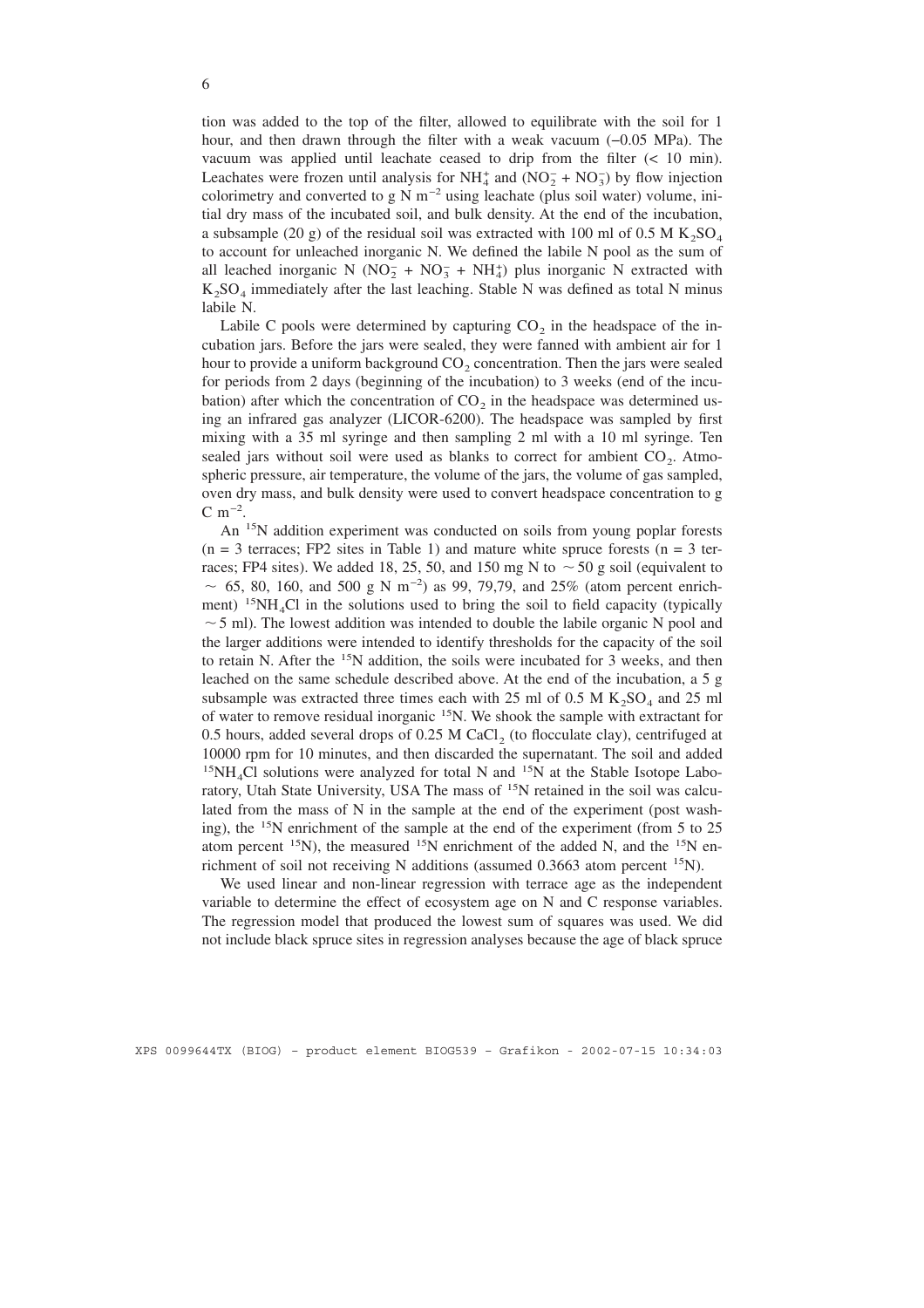

*Figure 1. Left panel*: Nitrogen (N) release during long-term laboratory incubations of soils (forest floor + 0 to 20 cm mineral soil) from the Tanana River floodplain successional sequence. *Right panel*: Carbon (C) release during the incubation. Each point is the mean of 3 terraces grouped by terrace age and dominant vegetation (Table 1): silt and sand bars  $(\blacktriangledown)$ , willow-alder  $(\bullet)$ , poplar-alder  $(\blacksquare)$ , poplar-white spruce  $({\blacktriangle})$ , mature white spruce  $({\blacklozenge})$ , and black spruce (b)

forests was unknown and because the transition to black spruce may relate more to stochastic disturbance events than predictable vegetation changes. We compared black spruce sites to other stages using one-way ANOVA's with dominant vegetation as the main effect. We compared samples collected under white spruce trees to controls using a nested ANOVA with successional stage, replicate within stage (error term for stage), spruce presence, spruce  $\times$  stage interaction, and stand  $\times$  spruce within stage (error term for spruce and spruce  $\times$  stage) as model effects. A similar nested ANOVA was used to assess the effect of vegetation type and N addition level on 15N retention. Data were log-transformed before ANOVA tests when residual plots revealed unequal variance.

# **Results**

Both N and C release were most rapid during the first month of the incubation, then rates declined (Figure 1). For vegetated terrace soils, N and C release rates at the end of the incubation were less than 10 and 20% of initial rates, respectively. The bare silt and sand bars released little N and C throughout the incubation.

From 85 to 94% of the total soil N (forest floor plus top 20 cm of mineral soil) was stable during the incubations. Stable N pools increased from 50 g N m<sup>-2</sup> on bare silt and sand bars to over 300 g N m<sup>-2</sup> in white spruce forests (Figure 2). Labile N pools ranged from 10 to 38 g N m<sup>-2</sup> on forested terraces (Figure 2). Both labile ( $r^2 = 0.77$ ) and stable ( $r^2 = 0.76$ ) N pools were best described by a negative exponential curve with a non-zero y-intercept. Labile (0.6 to 0.2  $\text{g N m}^{-2} \text{ yr}^{-1}$ ) and stable (  $\sim$  3 to 2 g N m<sup>-2</sup> yr<sup>-1</sup>) pools accumulated most rapidly during the first 50 years, then labile pools leveled off while stable N continued to accumulate with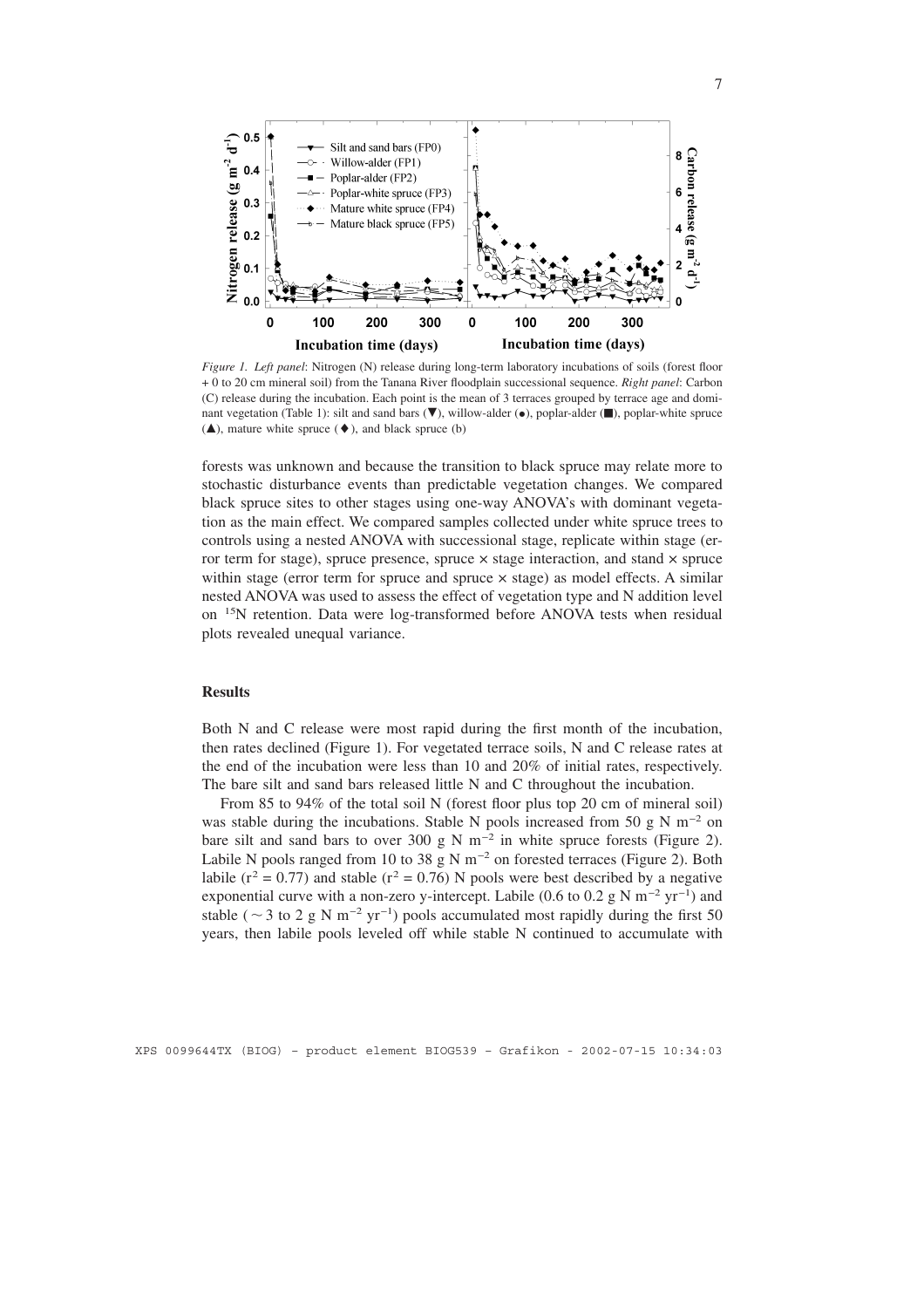

*Figure 2. Top panel*: Stable and labile soil (forest floor + 0 to 20 cm mineral soil) nitrogen (N) pool sizes in relation to terrace age. *Bottom panel*: Accumulation rates of N pools calculated from the first derivative of the best-fit curve through pool sizes. Symbols denote labile (open) and stable (closed) pools and dominant vegetation (Table 1): silt and sand bars  $(\overline{\bullet})$ , willow-alder  $(\bullet)$ , poplar-alder  $(\blacksquare)$ , poplarwhite spruce  $(\blacktriangle)$ , mature white spruce  $(\blacklozenge)$ , and black spruce (b). Black spruce sites were not included in regression analyses.

time (Figure 2). Soil C followed similar trends (Figure 3) and labile C and N pools [Labile C =  $58 + 21$ <sup>\*</sup>(Labile N);  $r^2 = 0.91$ ;  $p < 0.001$ ] and stable C and N pools [Stable C = -452 + 16<sup>\*</sup>(Stable N);  $r^2 = 0.95$ ; p < 0.001) were strongly correlated when black spruce sites were excluded. The C:N ratio of stable organic matter increased with terrace age  $(r^2 = 0.69)$ , from 10 early in succession to 20 in white spruce stands (Figure 4). Labile C:N ratios (from 20 to 134) were generally higher than stable C:N ratios, but did not vary predictably with terrace age (Figure 4).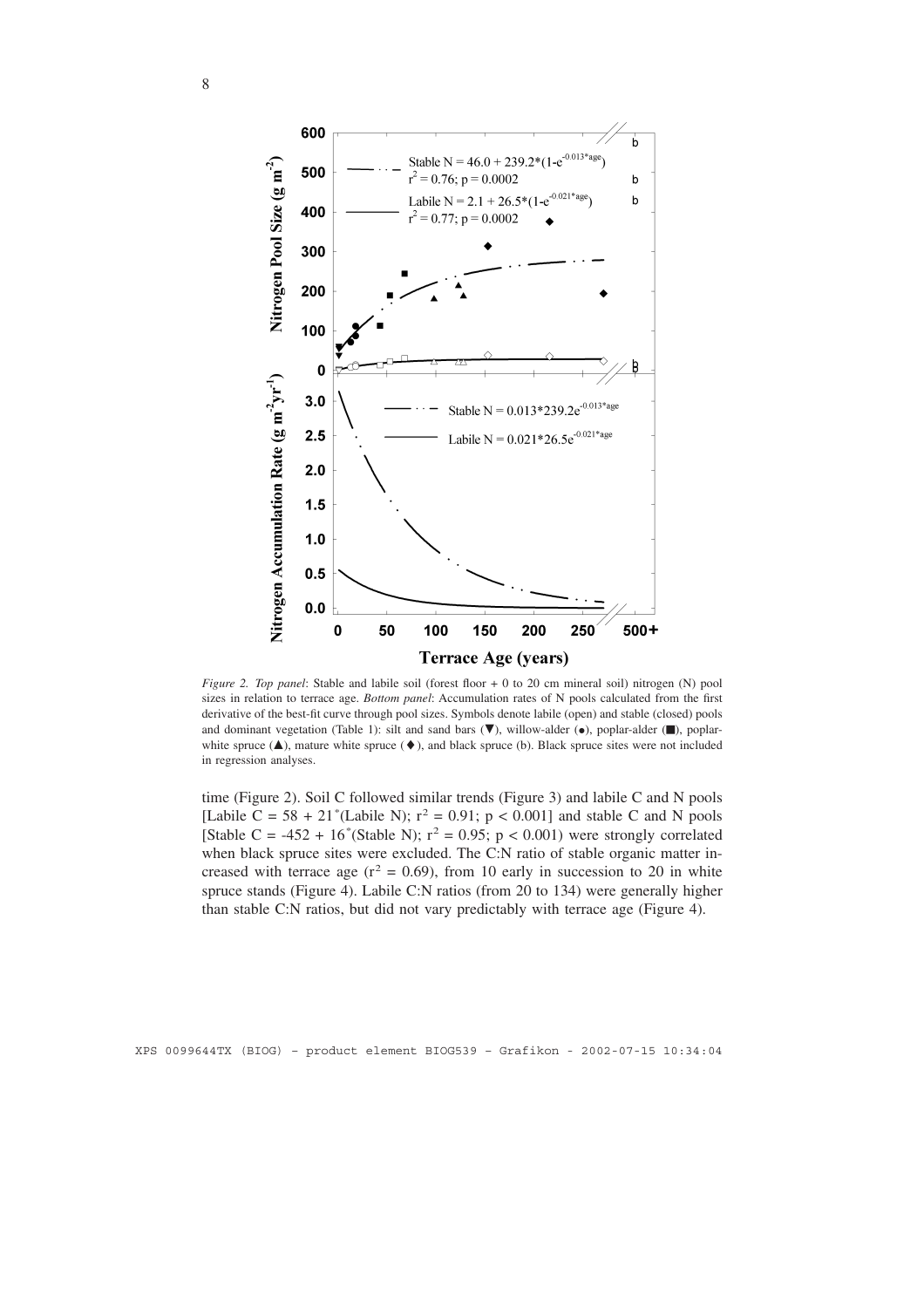

*Figure 3. Top panel*: Stable and labile soil (forest floor + 0 to 20 cm mineral soil) carbon (C) pool sizes in relation to terrace age. *Bottom panel*: Accumulation rates of C pools calculated from the first derivative of the best-fit curve through pool sizes. Symbols denote labile (open) and stable (closed) pools and dominant vegetation (Table 1): silt and sand bars  $(\blacktriangledown)$ , willow-alder  $(\bullet)$ , poplar-alder  $(\blacksquare)$ , poplar-white spruce  $(\triangle)$ , mature white spruce  $(\diamond)$ , and black spruce (b). Black spruce sites were not included in regression analyses.

Black spruce soils had less labile N (Figure 2) than all other vegetated ecosystems ( $p < 0.03$  for all systems except willow-alder:  $p = 0.052$ ). Conversely, stable N was greater in black spruce mineral soils ( $\sim$  450 g N m<sup>-2</sup>) than in any other successional stage ( $p < 0.01$ ). Only about 1% of the N in the mineral soil and 3% of the N in the forest floor were labile from the black spruce soils during the incubation. We did not detect differences in labile N concentrations (per gram oven dry soil) between controls and soil sampled directly beneath white spruce trees (Figure 5).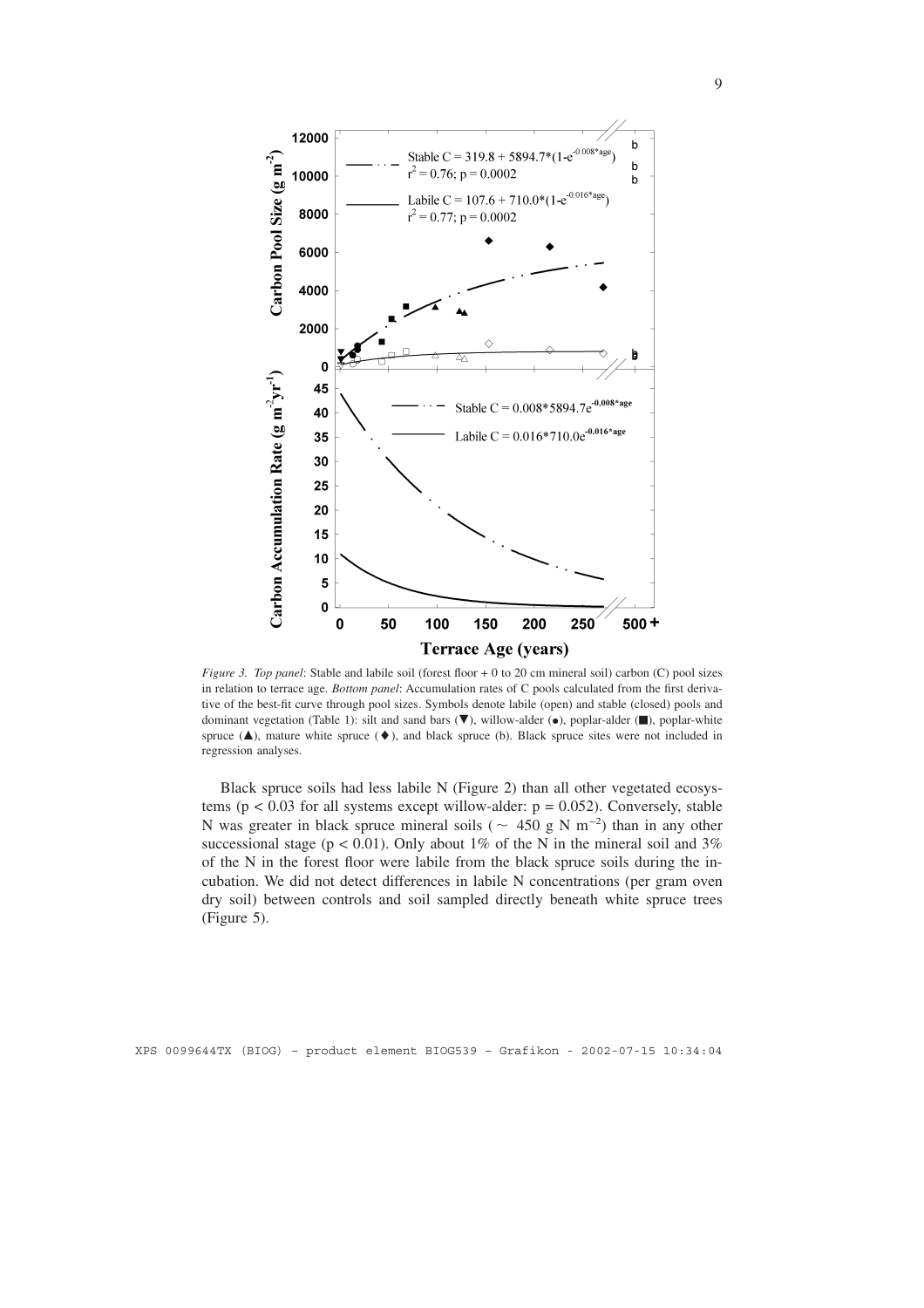

*Figure 4. Top panel:* The carbon (C) to nitrogen (N) ratio of labile soil (forest floor + 0 to 20 cm mineral soil) organic matter in relation to terrace age. *Bottom panel*: The C:N ratio of stable soil organic matter in relation to terrace age. Symbols denote dominant vegetation (Table 1): silt and sand bars  $(\blacktriangledown)$ , willow-alder  $(\bullet)$ , poplar-alder  $(\blacksquare)$ , poplar-white spruce  $(\blacktriangle)$ , mature white spruce  $(\blacklozenge)$ , and black spruce (b). Black spruce sites were not included in regression analyses.

Up to 35% of the <sup>15</sup>N labeled N added 3 weeks prior to the incubations was in the stable pool after a year of repeated leaching. Total stable N retention in both white spruce and poplar-alder soils ranged from 7 to 78 g N m<sup>-2</sup> (Figure 5). White spruce soil retained about 40% less <sup>15</sup>N per gram soil C than poplar-alder soil (p =  $0.01$ ; data not shown). Increasing the mass of  $15N$  added to the soil increased the amount of stable <sup>15</sup>N ( $r^2$  = 0.39; Figure 6), but decreased the percentage of <sup>15</sup>N retained. Labile C pools did not correlate with the amount of 15N added (Figure 6) or retained ( $p > 0.16$ , data not shown).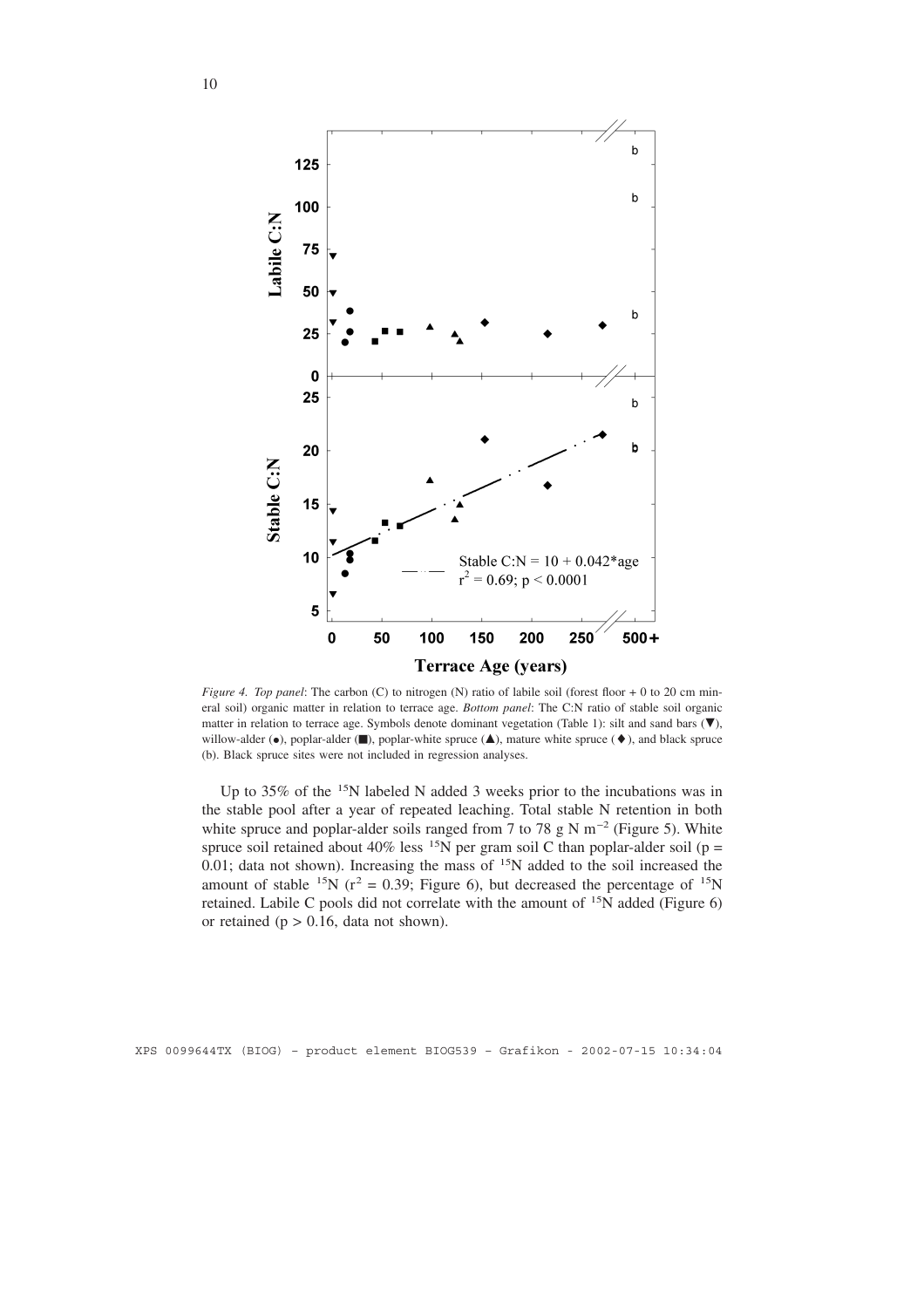

**Terrace Age and Dominant Vegetation** 

*Figure 5.* Labile nitrogen concentrations [per kilogram oven dry (OD) soil] from forest floor (FF) and mineral soil (MS; 0 to 20 cm depth) samples collected at the base of white spruce trees and control samples that were collected without respect to canopy type. The x-axis is dominant vegetation type (top line), range of terrace ages (middle line), and LTER name (bottom line). See Table 1 for details. We did not detect differences between control and spruce-biased samples ( $p > 0.17$ ). Bars are means ( $n = 3$ ) plus one standard error.

## **Discussion**

Our results demonstrate that stable soil pools are rapid and large sinks for N during primary succession. Rates calculated here (Figure 2) corroborate Walker (1989) estimate that Tanana River floodplains accumulate 2 to 5 g N m<sup>-2</sup> yr<sup>-1</sup> of surface soil N during the first 50 years of succession. Most of this early N accumulation occurred in stable pools that were larger and grew faster than labile pools (Figure 2). Later in succession, labile pools approached steady state, while stable N continued to accumulate for at least 200 years. How does stable N accumulation compare to non-soil ecosystem N sinks? Gaseous N losses are below detection limits at this site (Klingensmith and Van Cleve 1993a). Inorganic N leaching is also small; deep soil inorganic N concentrations (maximum of  $\sim$  0.4 mg N l<sup>-1</sup> at 50 cm depth; Yarie et al. (1993)) combined with a crude water budget (precipitation = 270 mm yr<sup>-1</sup> and PET > 400 mm yr<sup>-1</sup>, suggesting minimal leaching, but we conservatively assume 100 l m<sup>-2</sup>) suggest losses < 0.04 g N m<sup>-2</sup> yr<sup>-1</sup>. Plant biomass is an important N sink during the first 25 years of succession ( $\sim$  3 g N m<sup>-2</sup> yr<sup>-1</sup> when alders are proliferating; Van Cleve et al. (1971)), but plants are always a smaller sink than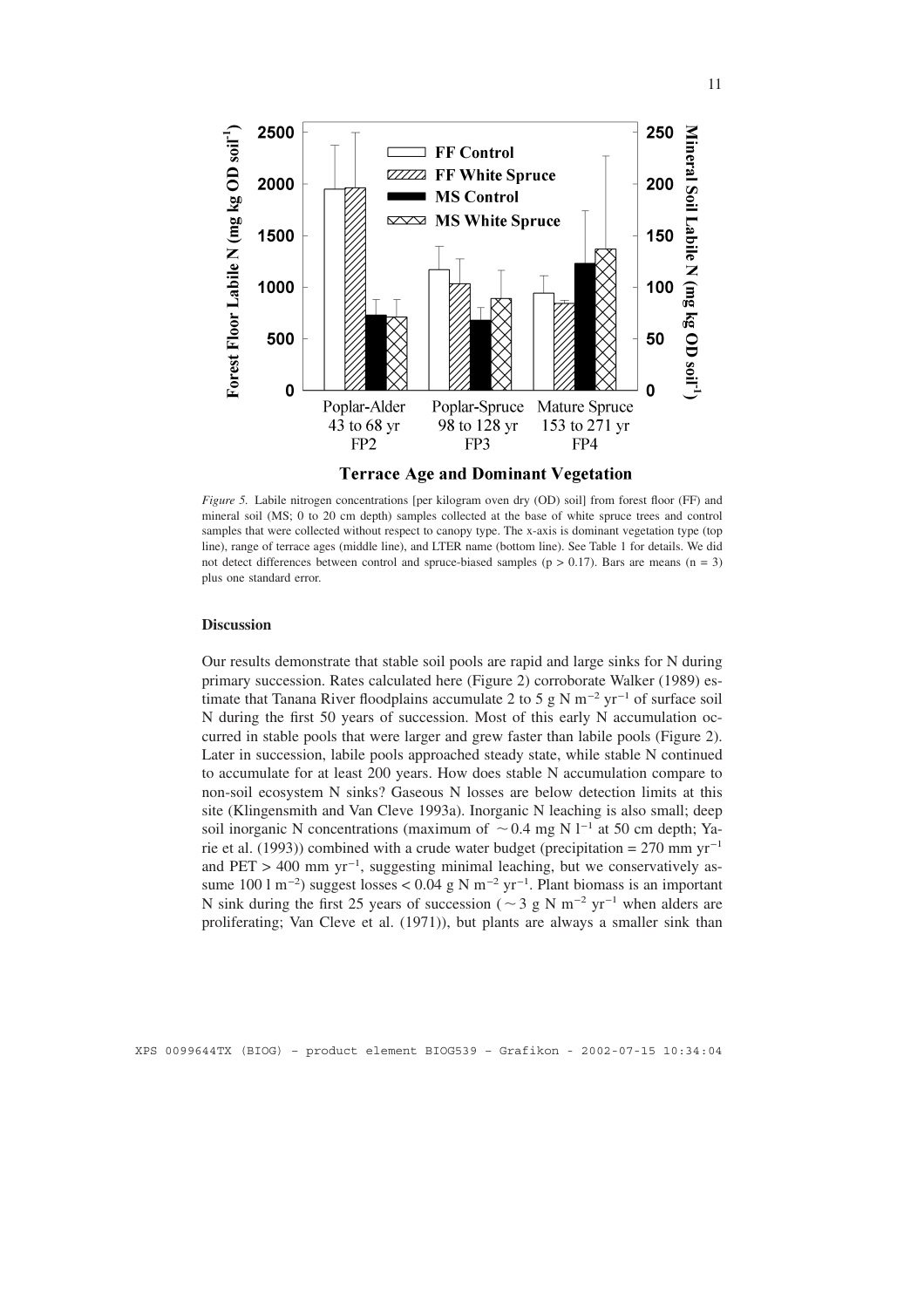

*Figure 6. Top panel:* The relationship between the amount of <sup>15</sup>N labeled N added to mineral soil (0 to 20 cm depth) three weeks prior to the incubation, and the amount of <sup>15</sup>N labeled N retained in the stable pool after a one year incubation with repeated leaching. *Bottom panel*: The relationship between added N and the labile C pool size. Added N and labile C were not correlated ( $p = 0.27$ ). Symbols denote dominant vegetation: poplar-alder (■) and mature white spruce ( $\blacklozenge$ ).

soils, and after 25 years plant biomass N declines (Van Cleve et al. 1983) while the soil continues to accumulate N.

The stable N that accumulated in surface soils of this chronosequence came from a combination of mostly stable N deposited with sediments (e.g. silt and sand bars in Figure 2) and more labile organic N derived from plant tissues (mainly alder, but also trees using deep soil or groundwater N). New inputs of N to many forests are neither organic nor stable; they come from inorganic N fertilizer or atmospheric N deposition. Our laboratory <sup>15</sup>N experiment showed that, like alder-derived N, inorganic N is incorporated into the stable organic pool quickly; up to 35% of the 15N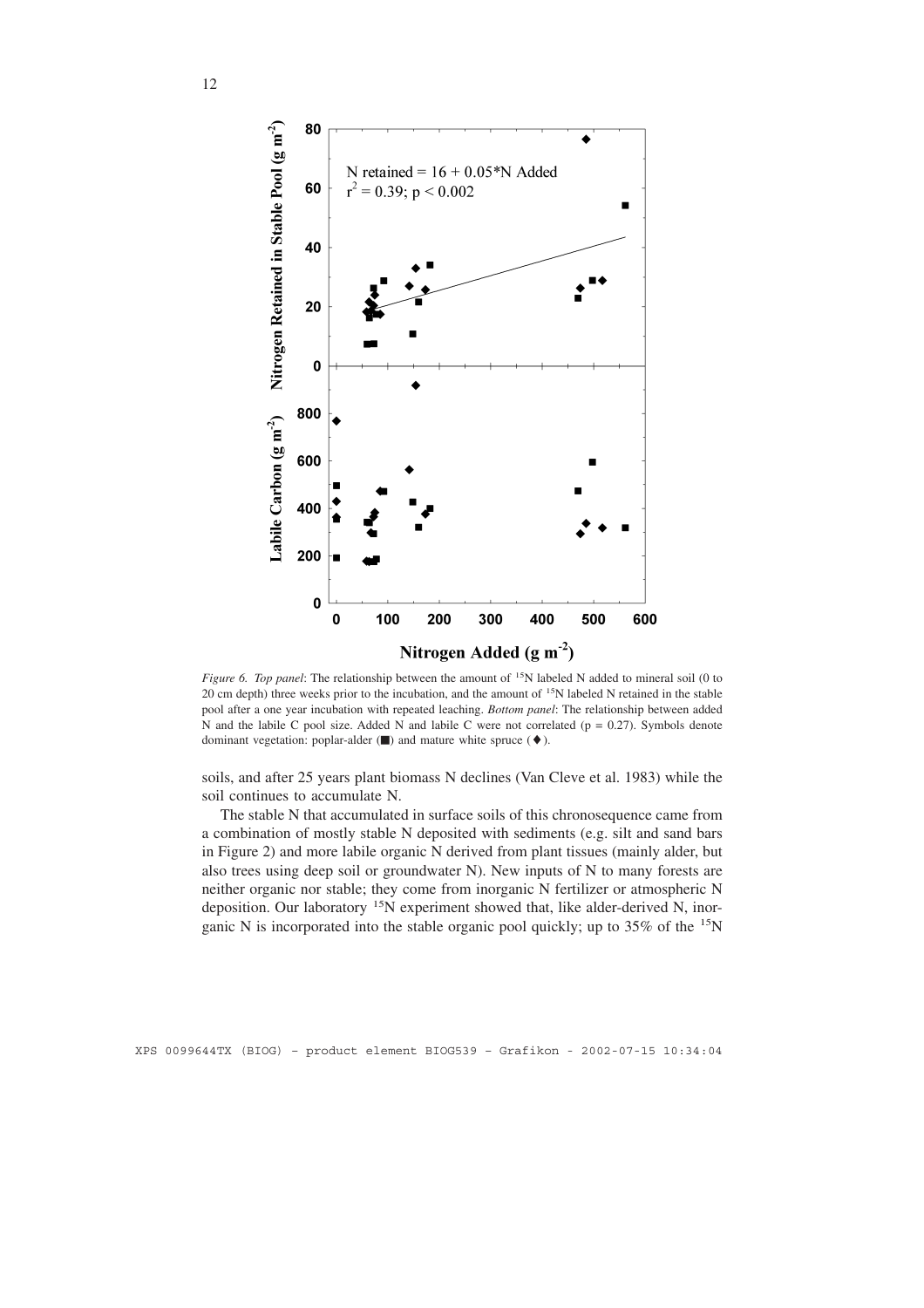we added 3 weeks prior to incubation was stable. The amount of retained  $^{15}N$  (up to 78 g N m−2 ) was 10 to 20 times greater than measured annual stable N accumulation (Figure 2), indicating that soils in both early and late successional stages had the capacity to retain far more N than occurred during succession. These  $15N$ additions were very large. The lowest addition was about as large as the labile N pool and comparable to the amount of fertilizer added to some N saturation experiments over a decade (Aber et al. 1998). Our larger N additions were ecologically unrealistic, but were chemically intriguing as a test of soil N retention capacity (analogous to a phosphorus adsorption isotherm). Even in the largest N addition  $($   $\sim$  0.5 kg N m<sup>-2</sup>), soil N retention capacity did not appear saturated; there was a linear relationship between N added and N retained in the stable pool (Figure 6).

There are several mechanisms by which organic N from plant litter and inorganic N inputs could be incorporated into stable soil organic matter quickly. Fine textured soils may promote stable N formation through  $NH<sub>4</sub><sup>+</sup>$  fixation in clay lattices (Nommik and Vahtras 1982), or chemical interactions between organic N, cations, and clay surfaces (Oades 1988). These mechanisms were likely unimportant in our experiment because the soils have low clay content (mean  $= 3.7\%$  clay). Organic N,  $NH_4^+$ , and  $NO_2^-$  react directly with soil organic C to form complex molecules (humus) that are thermodynamically costly for heterotrophs to decompose (Burge and Broadbent 1961 Mortland and Wolcott 1965 Johnson et al. 2000 Dail et al. 2001). Microbial N turnover may promote humus-forming reactions or directly assimilate N and C into stable tissues (He et al. 1988 Kaye et al. 2002 (in press)). While both of these processes (abiotic reactions with organic C and microbial turnover) likely contributed to the conversion of alder litter to stable soil N, microbial turnover cannot account for the large <sup>15</sup>N retention observed in our laboratory addition. If the retained <sup>15</sup>N had been incorporated into microbial biomass and then into stable organic matter following microbial death or exudation, we would have easily detected a large pulse of microbial respiration. Using conservative estimates of microbial C:N ratios (6) and growth efficiency [(biomass  $C/$ (biomass  $C + r$ espired C)] = 0.6, Hart et al. (1994)], assimilation of 1 g of N would have respired 4 g of C. Nitrogen additions did not increase  $CO<sub>2</sub>$  production relative to control samples in our experiment (Figure 6).

Given the low clay content and lack of a respiration response to N additions in our soils, we suggest that stable <sup>15</sup>N retention resulted from chemical reactions between added  $NH<sub>4</sub><sup>+</sup>$  and organic matter. Increased N retention with increasing N inputs (Nommik 1970 Axelsson and Berg 1988) implies that these reactions are, to some extent, substrate (N) limited. Whether or not atmospheric N deposition reacts with organic matter in the same manner as our large laboratory N additions is unclear (Johnson 1992). Low and high N additions produce different NMR spectra (Preston et al. 1982 Thorn and Mikita 1992 Clinton et al. 1995), suggesting that the chemical nature of retained N is dose dependent. In addition, the low pH of many forest soils may inhibit NH<sup>+</sup>-organic matter reactions, though several studies have observed abiotic fixation in acidic soils (Axelsson and Berg 1988 Johnson et al. 2000 Dail et al. 2001). Clearly, we are far from understanding the importance of organic matter-N reactions under field conditions. Future research should focus on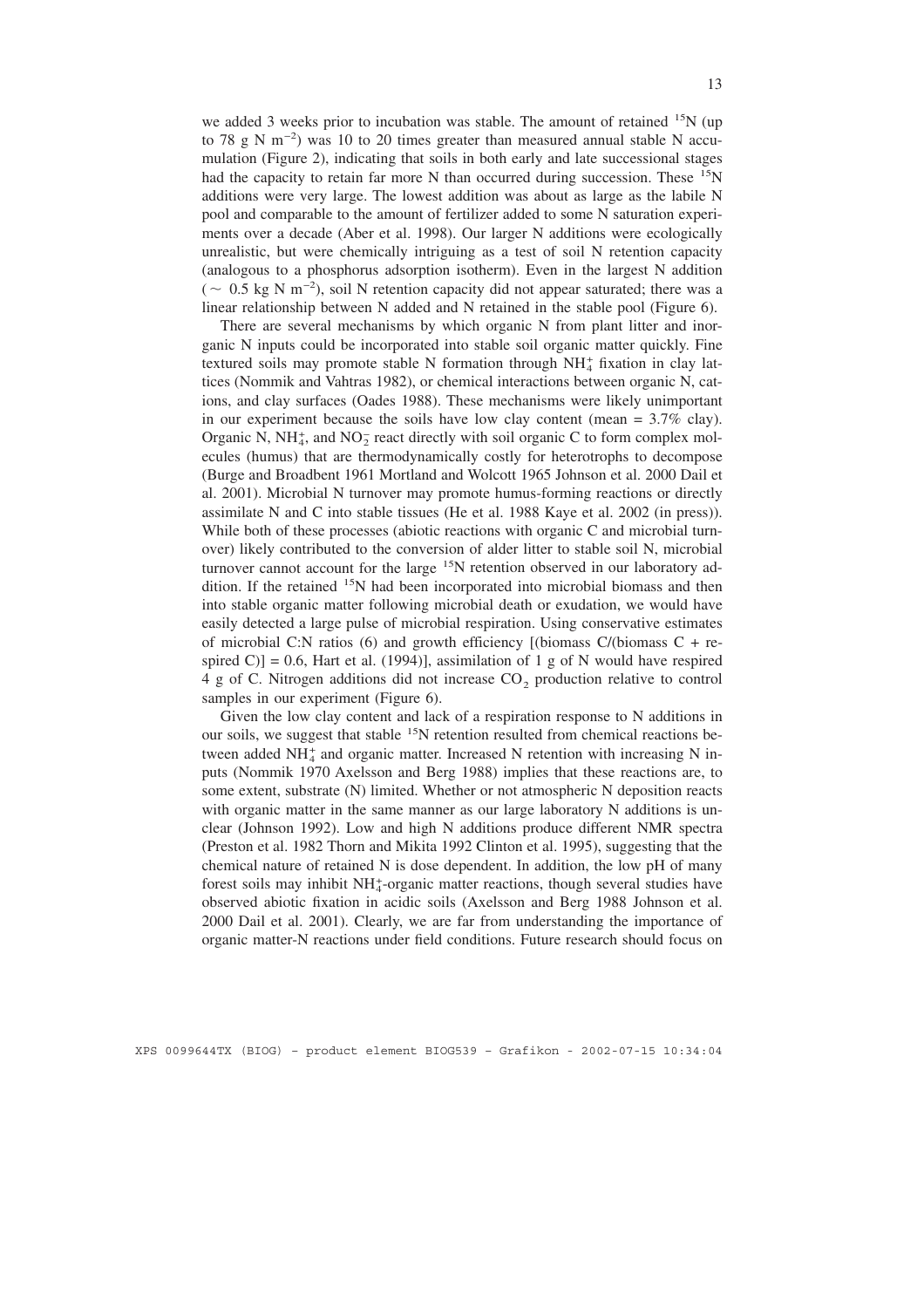low-dose field studies across a range of sites to assess the real-world importance of abiotic N retention.

All of the mechanisms described above cause stable N to accumulate by actively transferring N from labile to stable pools. Ecosystems could also develop a high concentration of stable N through losses of mineralized labile N. While mineral N losses are certainly one factor affecting the labile N pool size, they do not fully explain the observed patterns of labile and stable N accumulation during succession. Labile N losses from the terraces (external sinks of denitrification and leaching < 0.04 g N m−2 yr−1 ) are 100 to 1000 times smaller than labile N pool sizes (on vegetated terraces > 10 g N m<sup>-2</sup>; Figure 2) and alder N inputs. Thus, external losses of N do not necessarily constrain the labile N pool to be small. Internal sinks for labile soil N (eg. plant uptake and stable soil N pool accumulation) are much larger than external losses, and these internal fluxes impose the most important constraints on the size of the labile N pool. Over centuries or millenia, even small losses of mineral N could increase the *concentration* of stable N in soils, but this long-term process can not explain the accumulation of large *amounts* of stable (or labile) N over weeks to years.

Tree species may affect labile soil N pools on the Tanana floodplains (Flanagan and Van Cleve 1983 Van Cleve et al. 1993b Schimel et al. 1998). Previous research at this site showed that forest floor net N mineralization decreased in spruce stands and the decline was mainly attributed to the poor quality of white spruce litter relative to litter of willow, alder, and poplar (Flanagan and Van Cleve 1983 Van Cleve et al. 1993b). However, spruce stands also had higher mineral soil N mineralization rates (Van Cleve et al. 1993b) and deep soil solution N concentrations (Yarie et al. 1993), suggesting either higher N availability or lower N demand compared to younger ecosystems (Binkley et al. 1997). In these previous studies, the effect of individual species was confounded by changes in terrace age. When we controlled for terrace age by sampling beneath and outside of spruce canopies on the same terrace, we found no evidence for spruce-induced changes in labile N concentrations of the forest floor or mineral soil (Figure 5). In addition, we did not detect a decline in the labile N pool size (forest floor plus 0 to 20 cm mineral soil) with time (Figure 2).

#### *Implications for N retention in forest ecosystems*

On all time scales observed in this study, stable N pools were important sinks for N. Our lab experiment showed that inorganic <sup>15</sup>N was shunted into stable pools after a three-week exposure to soil (Figure 6), and data from the entire successional sequence showed that on annual, decadal, and centennial time scales, stable N pools were larger and grew faster than more labile pools (Figure 2). Other lab and field <sup>15</sup>N addition experiments, using a wide range of fractionation techniques, have shown that 25 to  $>$  50% of added N is stable weeks to months after application (Stanford et al. 1970 He et al. 1988 Strickland et al. 1992 Chang et al. 1999). In addition, many studies have shown or simulated rapid incorporation of 15N into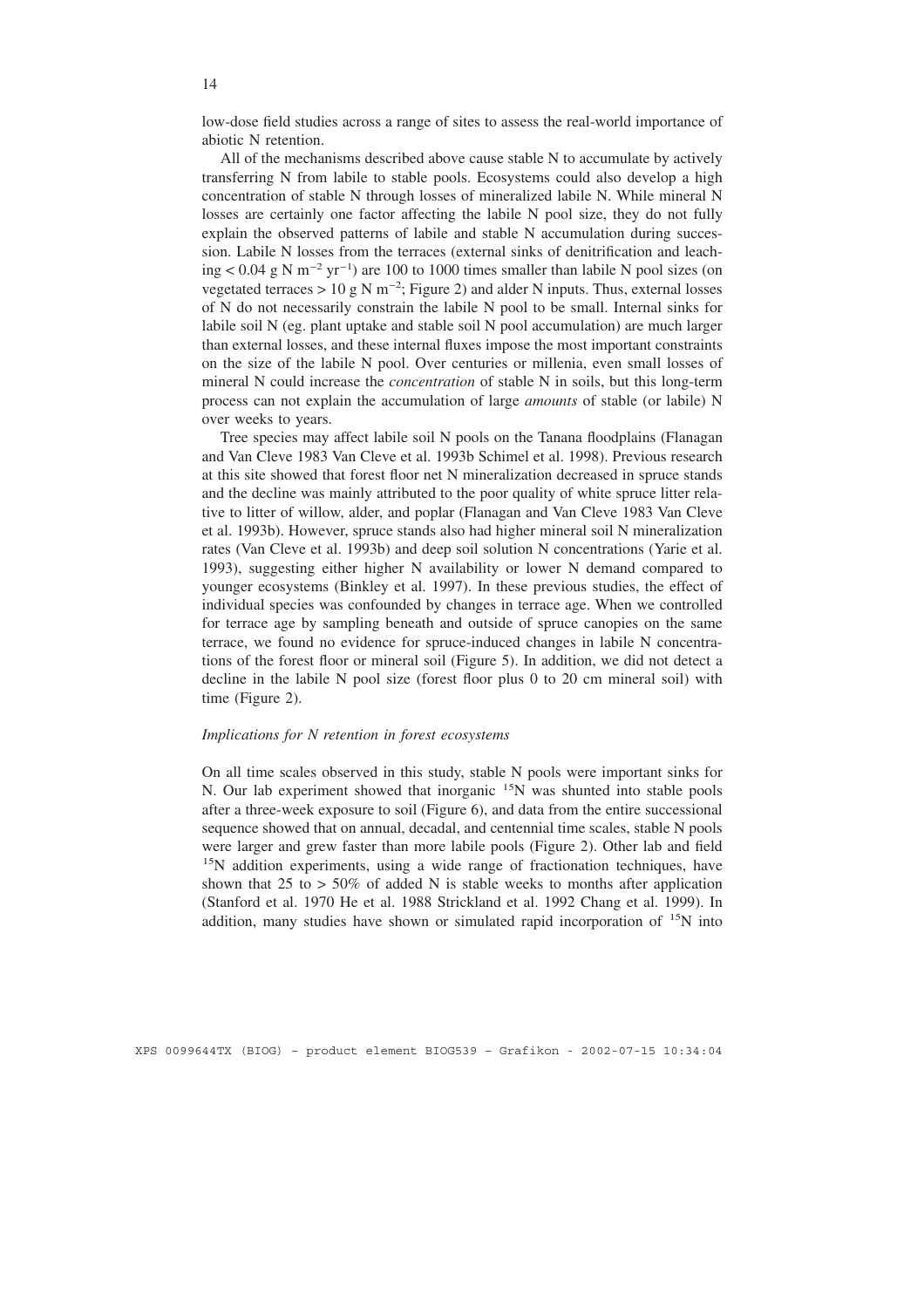soil without determining the lability of the <sup>15</sup>N (Currie and Nadelhoffer 1999 Nadelhoffer et al. 1999 Johnson et al. 2000 Dail et al. 2001).

If stable soil organic matter in a wide range of ecosystems accumulates N rapidly but releases it slowly (our stable pool has a non-zero turnover time; Figure 1), then current annual NEP may be a poor predictor of fertilizer or deposition N retention. The mechanisms that control N incorporation into stable soil pools, microbial turnover and abiotic reactions, operate even when NEP is small or zero. Thus, in both aggrading and mature ecosystems, N inputs and outputs should be asynchronous as the stable soil N pool sequesters pulse N additions and releases them either slowly over long time scales (perhaps as dissolved organic N; Perakis and Hedin (2002)) or episodically after a disturbance. A key feature of N retention in stable soil pools is flexible organic matter stoichiometry: the organic matter (OM) to N ratio changes (Vitousek and Reiners 1975 Reiners 1986 Vitousek et al. 1988). For example in our <sup>15</sup>N addition experiment 7 to 78 g N m<sup>-2</sup> were retained without new OM inputs (Figure 6). Across the entire successional sequence, the C:N ratio of stable soil OM increased from 10 to 20 over 275 years (Figure 4).

We compared the roles of NEP and ecosystem stoichiometry in N accumulation on the Tanana floodplains by synthesizing published values for soil (Van Cleve et al. 1993a), root (Van Cleve et al. 1971 Reuss et al. 1996), and aboveground plant (Viereck et al. 1993a) OM and N stocks. In this analysis, we included black spruce forests with the caveat that some, but not all white spruce stands follow this successional pathway. We converted ecosystem OM values to C (by dividing by 2) for comparison with soils data in this and other studies. Total ecosystem C and N pools (forest floor plus mineral soil to 60 cm, roots, and aboveground tree biomass) were lowest early in succession and reached maxima after 100 to 200 years (Figure 7). Organic matter accumulation rate (NEP = change in ecosystem C/time interval) and nitrogen accumulation rate were highest early in succession and approached zero after 200 years.

While NEP and net N increment were clearly correlated, changes in NEP did not fully explain changes in N accumulation rate. Ecosystem stoichiometry varied greatly throughout succession with C:N ratios ranging from 12 during the first 4 years to 36 in white spruce stands (Figure 7). If NEP throughout succession maintained the same stoichiometry as the early successional ecosystems (assume  $C:N =$ 15 for all ages), the floodplains would have accumulated 1300 g N m<sup>-2</sup> over 200 years; a 140% increase over actual N accumulation (Figure 7). Conversely, if NEP throughout succession maintained the same stoichiometry as 200 year-old terraces (assume  $C: N = 36$  for all ages), the floodplains would have accumulated only 200 g N m<sup>-2</sup> during the first 25 years; about half the actual value of 400 g N m<sup>-2</sup>.

Changes in ecosystem and soil stoichiometry during succession are not unique to our study. Stable soil N pools (defined by density fractionation) were the largest sink for N and had C:N ratios ranging from 10 to 20 on a 1000-year mudflow chronosequence (Sollins et al. 1983). To examine the generality of variable ecosystem stoichiometry, we synthesized mineral soil C:N data (the only data available for a large number of sites) from seven other chronosequence studies spanning approximately the same time period as the Tanana floodplains, and one very long chro-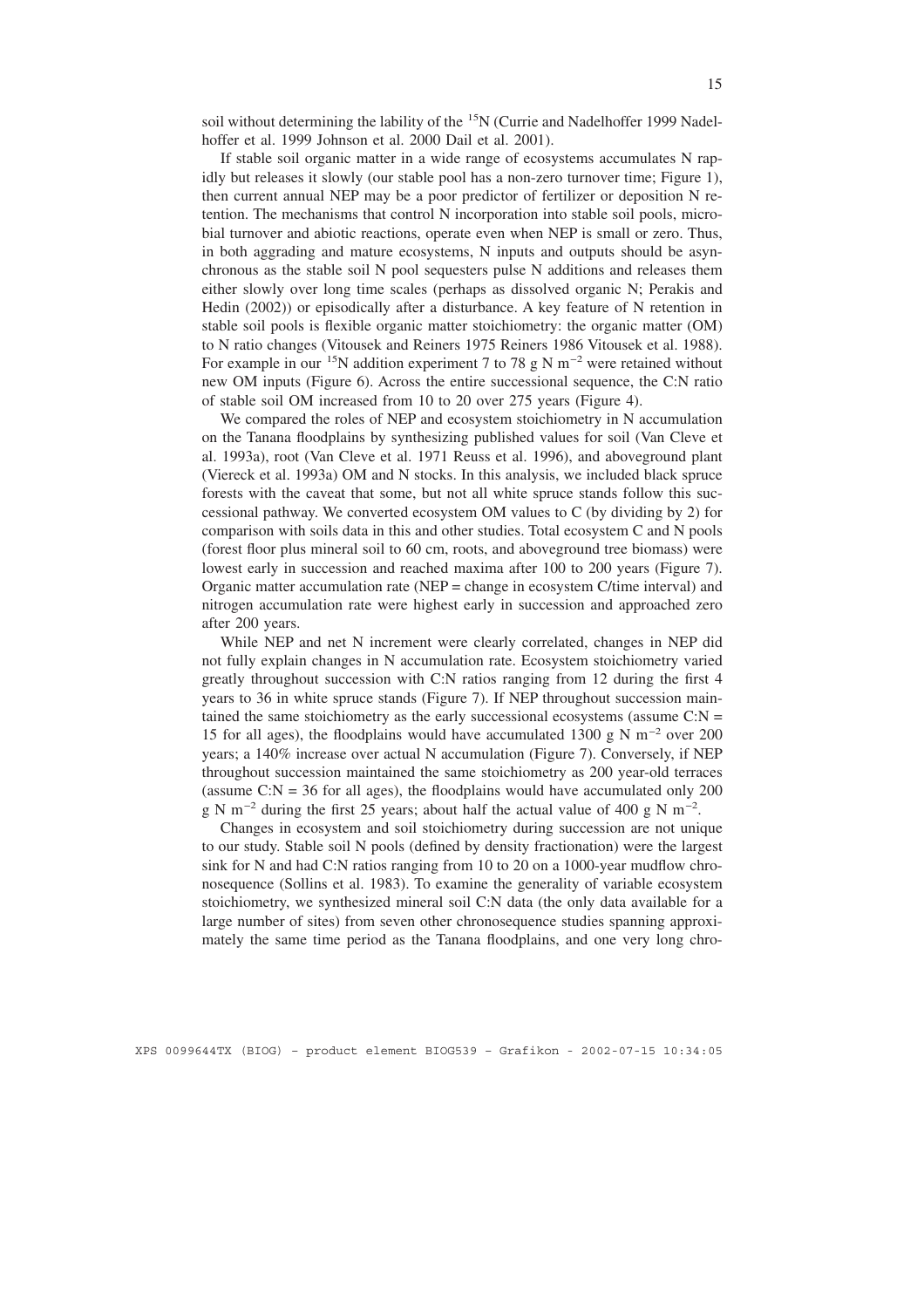

*Figure 7. Panel A*: Total ecosystem nitrogen (N) accumulation under observed or hypothetical ecosystem stoichiometry during primary succession on the Tanana River floodplains. *Panel B*: Total ecosystem carbon (C) or C:N ratio during succession. *Panel C:* Net ecosystem production (C accumulation rate) or net nitrogen accumulation rate (× 10) during succession. Divide the y-axis by 10 for actual N accumulation rates.

nosequence (Crews et al. 1995). Soils within a given chronosequence show highly variable stoichiometry, often increasing or decreasing by a factor of 5 during the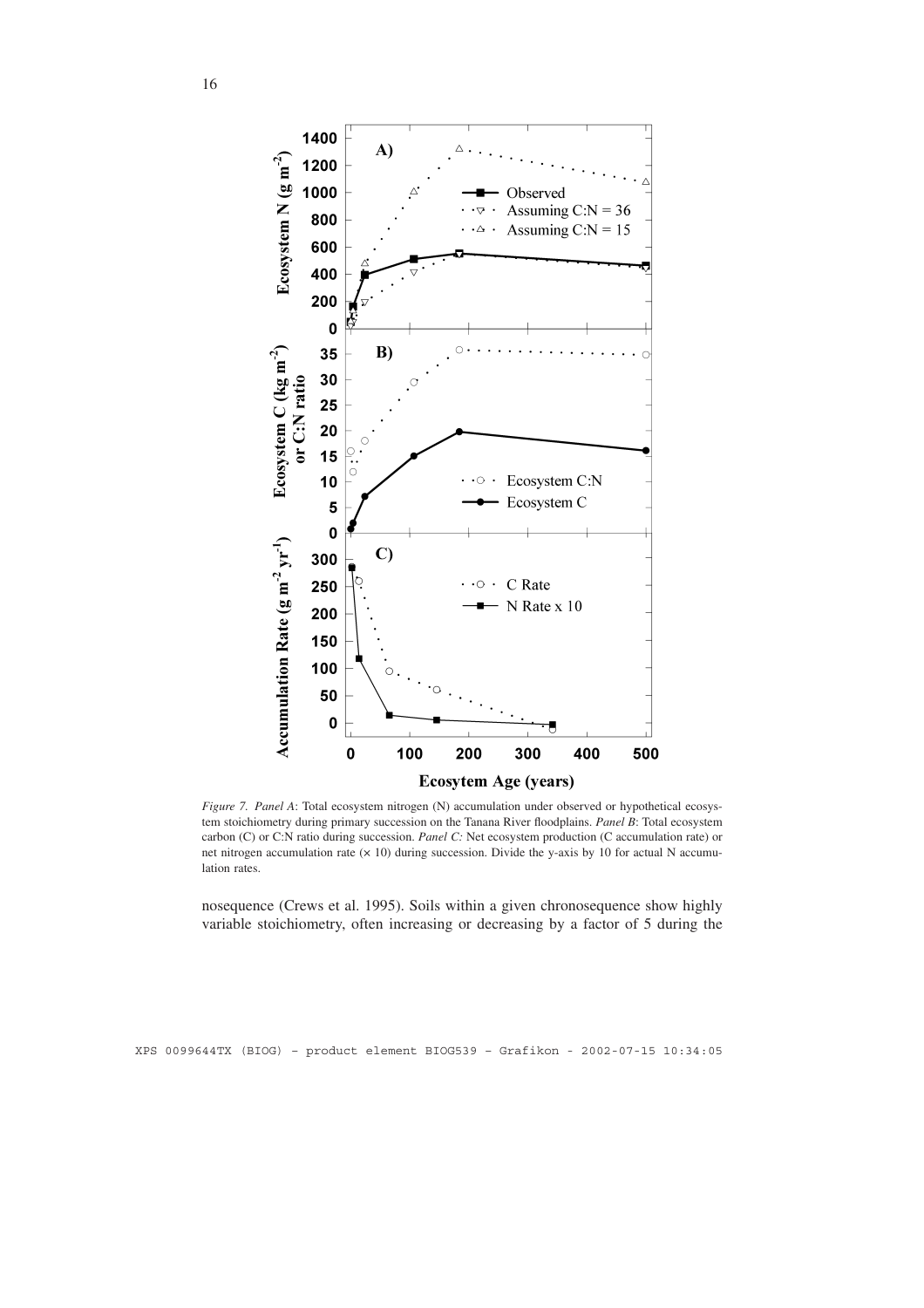

*Figure 8.* The relationship between the mineral soil C:N ratio and ecosystem age in a variety of chronosequences. Ages of the HI sequence are 10000 times values shown here. The ages of the oldest BP and DL terraces are unknown; we arbitrarily assigned an age of 550 years. GB: Glacier Bay deglaciation, A + B horizons (Chapin et al. 1994). KR: Kugarurok River floodplains, 0 to 40 cm (Rhoades C, Binkley D, & Stottylemyer R, unpublished data. BP: Browns Park floodplains, 0 to 20 cm (Adair 2001). DL: Deer Lodge Park floodplains, 0 to 20 cm (Adair 2001). MS: Mt. Shasta mudflows, 0 to 91 cm depth (Dickenson and Crocker 1953). TR: Tanana River floodplains, 0 to 60 cm (this study; Van Cleve et al. (1993a)). PR: Peace River floodplains, 0 to 20 cm (Schwendenmann 2000). LM: Lake Michigan sand dunes, 0 to 20 cm (Lichter 1998). HI: Hawaii volcanic islands, 0 to 50 cm (Crews et al. 1995).

first 200 years of succession (Figure 8). After 200 years, C:N ratios changed less over time, but values double in some chronosequences. In the Hawaiian chronosequence, soil C:N ratios increased from 16 to 23 over the first 150,000 years then declined to 20 or 21 over the next 4 million years. Soils should provide a conservative estimate of stoichiometric flexibility because forest floor and plant stoichiometry are more variable over time.

Changes in soil stoichiometry are also not unique to primary succession, mixtures of N-fixing trees have lower soil (and ecosystem) C:N ratios than plots without N fixers (Kaye et al. 2000). Forests with high N deposition often have lower soil C:N ratios than sites with lower atmospheric N deposition (McNulty et al. 1991 Van Miegroet et al. 1992 Nohrstedt et al. 1996 Emmett et al. 1998). If changing stoichiometry is an important mechanism for N retention in soils, then soils with wide C:N ratios may retain more N than those with narrow C:N ratios. In our <sup>15</sup>N experiment, initial soil C:N ratios did not predict N retention capacity (Figure 6); poplar-alder soils (narrow C:N) retained as much  $15N$  as white spruce soils (wide C:N). Our lab results may differ from field data if, as we suspect, abiotic mechanisms were responsible for retention of our large 15N additions. Johnson et al. (2000) showed that for a wide range of soils biotic N retention was correlated with soil C:N ratios, but abiotic retention was not.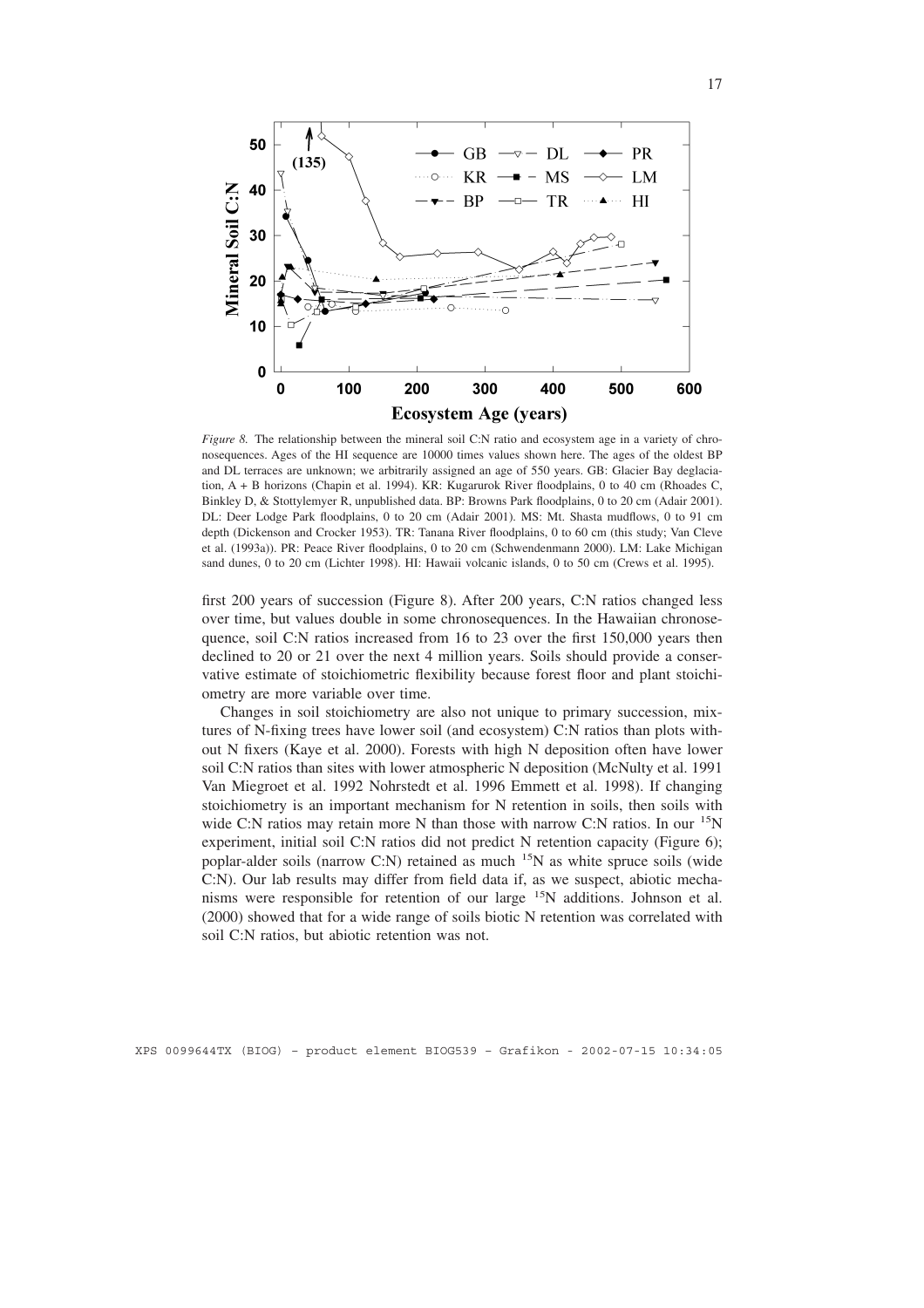#### *Conclusions*

Stable soil N pools were large and rapid sinks for N during primary succession and in a laboratory 15N experiment. Nitrogen accumulation rates could not be predicted from NEP alone because ecosystem stoichiometry changed during the course of succession. Flexible soil stoichiometry appears to be a characteristic of a wide range of ecosystems, though there is no clear pattern over time (Figure 8). Changes in ecosystem stoichiometry also result from changes in biomass stoichiometry (Vitousek et al. 1988), but plant and microbial biomass N are always small fractions of total ecosystem N (Cole and Rapp 1981 Smith and Paul 1990). On the Tanana floodplains for example, white spruce and poplar forests have 300–600 g N m<sup>-2</sup> in soil (to 0.8 m) and about 27 g N m<sup>-2</sup> in aboveground biomass (Van Cleve et al. 1983). Over decades or centuries, the vast majority of N inputs will either be lost or retained in soil.

The mechanisms that incorporate N into soil OM have not been completely elucidated, but all of those currently being considered (microbial turnover, mycorrhizal enzyme production, and abiotic fixation; Stark and Hart (1997) and Aber et al. (1998), Johnson et al. (2000), Dail et al. (2001)) would operate even when NEP is zero. Rapid incorporation of N into soil pools that release N slowly (our stable pool) is consistent with observations that: 1) forests with a wide range of NEP efficiently retain N in soils, and 2) most forests display asynchrony between N inputs and outputs. Conceptual models of N retention that include stable OM pools and their stoichiometry should complement existing models that focus on actively cycling plant and microbial pools (Reiners 1986 Aber et al. 1998)

## **Acknowledgements**

We thank Lola Oliver, Phyllis Adams, Dave Valentine, and Rich Boone for logistical support and NSF-LTER data. Dan Reuss and Anthony Lemanager provided laboratory assistance. Comments by Indy Burke, Sharon Hall, Gene Kelley, Mike Ryan, and two anonymous reviewers improved the original manuscript. We consulted Sean Mahabir and Jim Zumbrunnen of the CSU Center for Applied Statistical Expertise on statistical design and analyses. This research was supported by McIntire Stennis appropriations to CSU and the NSF sponsored Bonanza Creek LTER Program.

#### **References**

Aber J., McDowell W., Nadelhoffer K., Magill A., Berntson G., Kamakea M. et al. 1998. Nitrogen saturation in temperate ecosystems. Bioscience 48: 921–934.

Adams P.C. 1999. The dynamics of white spruce populations on a boreal river floodplain. PhD Dissertation, Duke University, Durham, USA.

XPS 0099644TX (BIOG) – product element BIOG539 – Grafikon - 2002-07-15 10:34:05

## 18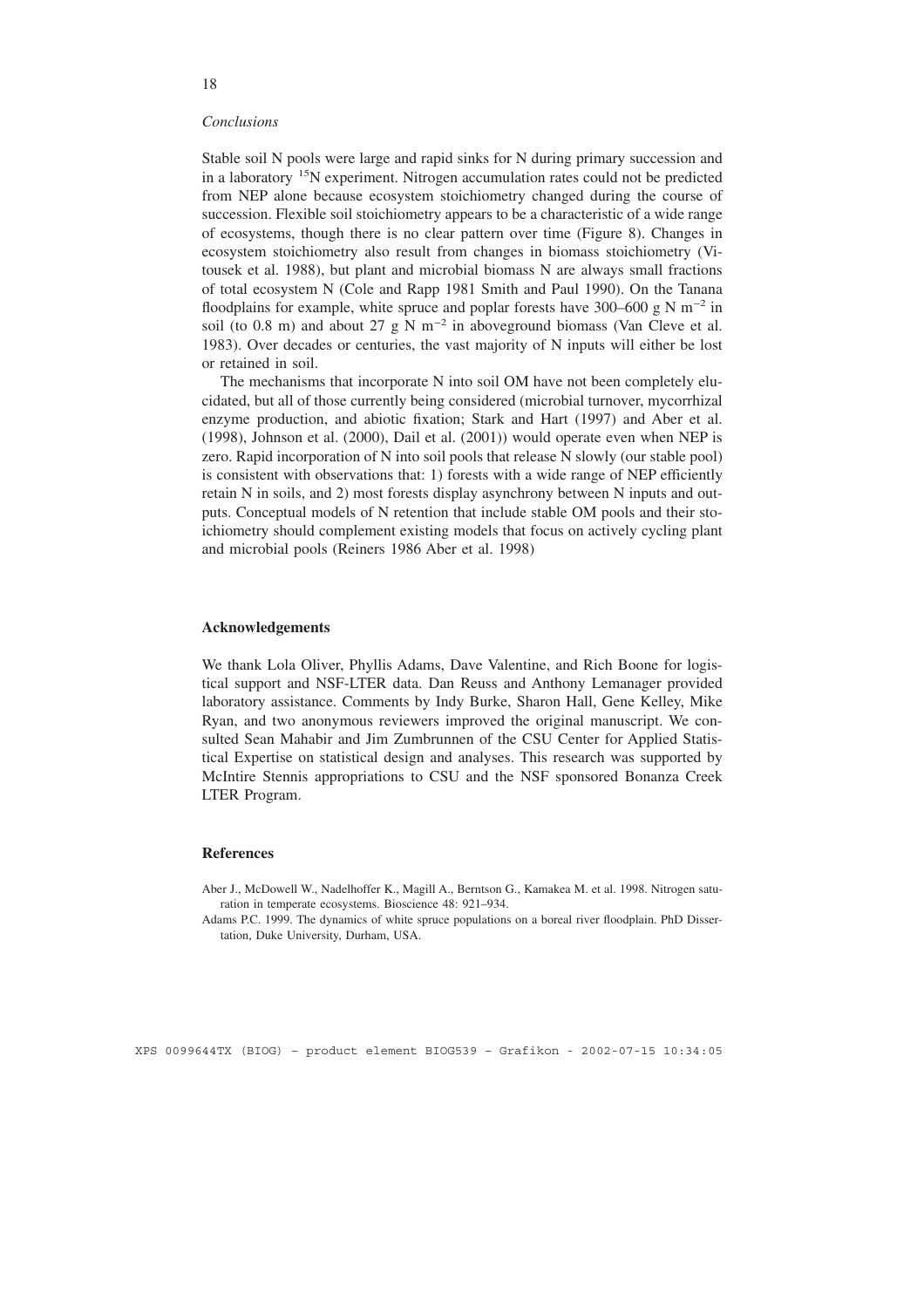- Adair E.C. 2001. Nitrogen accumulation and cycling in riparian soils along the Green and Yampa rivers. MS thesis, Colorado State University, Fort Collins, USA.
- Agren G. and Bosatta E. 1988. Nitrogen Saturation of Terrestrial Ecosystems. Environ. Pollut. 54: 185– 197.
- Axelsson G. and Berg B. 1988. Fixation of ammonia (15N) to *Pinus silvestris* needle litter in different stages of decomposition. Scand. J. Forest Res. 3: 273–279.
- Binkley D., Burnham H. and Allen H.A. 1999. Water quality impacts of forest fertilization with nitrogen and phosphorus. Forest Ecol. Manag. 121: 191–213.
- Binkley D., Suarez F., Stottlemyer R. and Caldwell B. 1997. Ecosystem development on terraces along the Kugururok River, northwest Alaska. Écoscience 4: 311–318.
- Boggs K. and Weaver T. 1994. Changes in vegetation and nutrient pools during riparian succession. Wetlands 14: 98–109.
- Bredemeier M., Blanck K., Xu Y.-J., Tietema A., Boxman A.W., Emmett B. et al. 1998. Input-output budgets at the NITREX sites. Forest Ecol. Manag. 101: 57–64.
- Burge W.D. and Broadbent F.E. 1961. Fixation of ammonia by organic soils. Soil Sci. Soc. Am. P. 25: 199–204.
- Chang S.X., Preston C.M. and Weetman C.F. 1999. Availability of residual <sup>15</sup>N in a coniferous forest soil: a greenhouse bioassay and comparison with chemical extractions. Forest Ecol. Manag. 117: 199–209.
- Chapin F.S. III, Walker L.R., Fastie C.L. and Sharmon L.C. 1994. Mechanisms of primary succession following deglaciaction at Glacier Bay, Alaska. Ecol. Monogr. 64: 149–175.
- Clinton P.W., Newman R.H. and Allen R.B. 1995. Immobilization of <sup>15</sup>N in forest litter studied by <sup>15</sup>N CPMAS NMR spectroscopy. Eur. J. Soil Sci. 46: 551–556.
- Cole D.W. and Rapp M. 1981. Elemental cycling in forest ecosystems. In: Reichle D. (ed.), Dynamic properties of forest ecosystems. International Biological Program 23. Cambridge University Press, Cambridge, pp. 341–409.
- Crews T.E., Kitayama K., Fownes J.H., Riley R.H., Herbert D.A., Mueller-Dombois D. et al. 1995. Changes in soil phosphorus fractions and ecosystem dynamics across a long chronosequence in Hawaii. Ecology 76: 1407–1424.
- Crocker R.L. and Major J. 1955. Soil development in relation to vegetation and surface age at Glacier Bay, Alaska. J. Ecol. 43: 427–448.
- Currie W.S. and Nadelhoffer K.J. 1999. Dynamic redistribution of isotopically labeled cohorts of nitrogen inputs in two temperate forests. Ecosystems 2: 4–18.
- Dail D.B., Davidson E.A., and Chorover J. 2001. Rapid abiotic transformation of nitrate in an acidic forest soil. Biogeochemistry 54: 131–146.
- Dickenson B.A. and Crocker R.L. 1953. A chronosequence of soils and vegetation near Mt. Shasta, California. J. Soil Sci. 4: 142–154.
- Dise N.B. and Wright R.F. 1995. Nitrogen leaching from European forest in relation to nitrogen deposition. Forest Ecol. Manag. 71: 153–161.
- Drury 1956. Bog flats and physiographic processes in the upper Kuskokwim river region, Alaska. Contributions to the Gray Herbarium. Harvard University 178.
- Emmett B.A., Boxman D., Bredemeier M., Gundersen P., Kjonaas O.J., Moldan F. et al. 1998. Predicting the effects of atmospheric nitrogen deposition in conifer stands: evidence from the NITREX ecosystem-scale experiments. Ecosystems 1: 352–360.
- Flanagan P.W. and Van Cleve K. 1983. Nutrient cycling in relation to decomposition and organic-matter quality in taiga ecosystems. Can. J. Forest Res. 13: 795–817.
- Goodale C.L., Aber J.D. and McDowell W.H. 2000. The long-term effects of disturbance on organic and inorganic nitrogen export in the White Mountains, New Hampshire. Ecosystems 3: 433–450.
- Hart S.C., Nason G.E., Myrold D.D. and Perry D.A. 1994. Dynamics of gross nitrogen transformations in an old-growth forest: the carbon connection. Ecology 75: 880–891.
- He X.-T., Stevenson F.J., Mulvaney R.L. and Kelley K.R. 1988. Incorporation of newly immobilized 15N into stable organic forms in soil. Soil Bio. Biochem. 20: 75–81.

19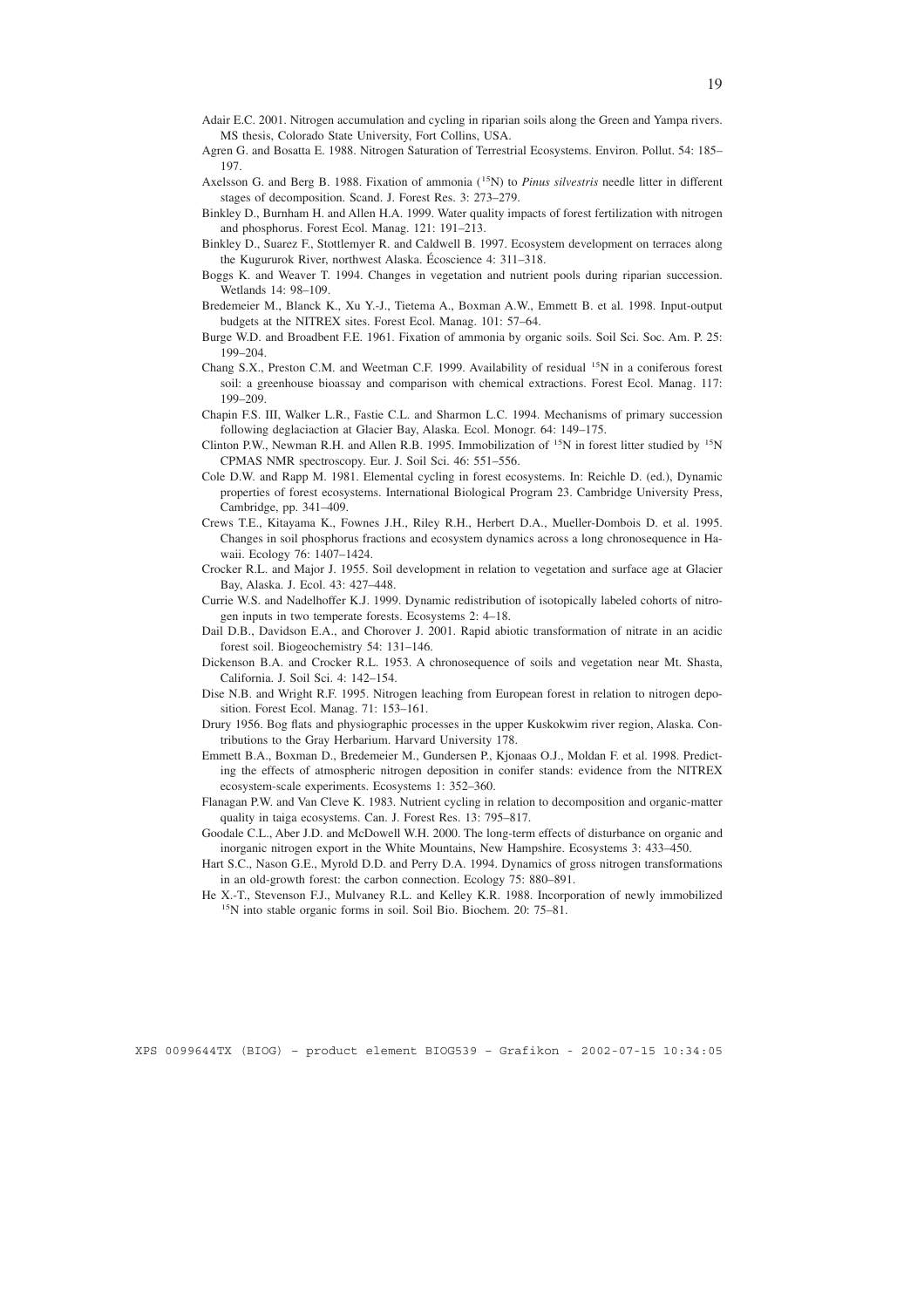- Johnson D., Lindberg S., Van Miegroet H., Lovett G.M., Cole D.W., Mitchell M.J. et al. 1993. Atmospheric deposition, forest nutrient status, and forest decline: Implications of the integrated forest study. In: Huettl R.F. and Mueller-Dombois D. (eds), Forest decline in the Atlantic and Pacific region. Springer-Verlag, Berlin, pp. 66–81.
- Johnson D. 1992. Nitrogen retention in forest soils. J. Environ. Qual. 21: 1–12.
- Johnson D., Cheng W. and Burke I. 2000. Biotic and abiotic nitrogen retention in a variety of forest soils. Soil Sci. Soc. Am. J. 64: 1503–1514.
- Kaye J.P., Binkley D., Zou X. and Parrotta J. 2002. Non-labile <sup>15</sup>nitrogen retention beneath three tree species in a tropical plantation. Soil Sci. Soc. Am. J. (in press).
- Kaye J.P., Resh S.C., Kaye M.W. and Chimner R. 2000. Nutrient and carbon dynamics in a replacement series of *Eucalyptus* and *Albizia* trees. Ecology 81: 3267–3273.
- Klingensmith K.M. and Van Cleve K. 1993a. Denitrification and nitrogen-fixation in floodplain successional soils along the Tanana River, interior Alaska. Can. J. Forest Res. 23: 956–963.
- Klingensmith K.M. and Van Cleve K. 1993b. Patterns of nitrogen mineralization and nitrification in floodplain successional soils along the Tanana River, interior Alaska. Can. J. Forest Res. 23: 964– 969.
- Lichter J. 1998. Primary succession and forest development on coastal Lake Michigan sand dunes. Ecol. Monogr. 68: 487–510.
- Mann D.H., Fastie C.L., Rowland E.L. and Bigelow N.H. 1995. Spruce succession, disturbance, and geomorphology on the Tanana River floodplain, Alaska. Écoscience 2: 184–199.
- Marion G.M., Van Cleve K., Dyrness C.T. and Black C.H. 1993. The soil chemical environment along a forest primary successional sequence on the Tanana River floodplain, interior Alaska. Can. J. Forest Res. 23: 914–922.
- McNulty S.G., Aber J.D. and Boone R.D. 1991. Spatial changes in forest floor and foliar chemistry of spruce-fir forests across New England. Biogeochemistry 14: 13–29.
- Mortland M.M. and Wolcott A.R. 1965. Sorption of inorganic nitrogen compounds by soil materials. In: Bartholomew V.W. and Clark F.E. (eds), Soil nitrogen. Agronomy Monograph 10. Soil Science Society of America, Madison, WI, USA, pp. 150–197.
- Motavalli P., Frey S. and Scott N. 1995. Effects of filter type and extraction efficiency on nitrogen mineralization measurements using the aerobic leaching soil incubation method. Biol. Fert. Soils 20: 197–204.
- National Atmospheric Deposition Program. Isopleth Maps. N deposition (from  $NO_3$  and  $NH_4$ ) (kg/ha). Verified 12/15/01. NADP 2000., http://nadp.sws.uiuc.edu/isopleths/maps2000/..
- Nadelhoffer K.J. 1990. Microlysimeter for measuring nitrogen mineralization and microbial respiration in aerobic soil incubations. Soil Sci. Soc. Am. J. 54: 411–415.
- Nadelhoffer K.J., Emmett B.A., Gundersen P., Kjonaas O.J., Koopmans C.J., Schleppi P. et al. 1999. Nitrogen deposition makes a minor contribution to carbon sequestration in temperate forests. Nature 398: 145–148.
- Nommik H. 1970. Non-exchangeable binding of ammonium and amino nitrogen by Norway Spruce raw humus. Plant Soil 33: 581–595.
- Nommik H. and Vahtras K. 1982. Retention and fixation of ammonium and ammonia in soils. In: Stevenson F.J., Bremner J.M., Hauck R.D. and Keeney D.R. (eds), Nitrogen in agricultural soils. Agronomy. Vol. 22. American Society of Agronomy, Madison, Wisconsin, USA, pp. 123–172.
- Nohrstedt H.O., Sidstrom U., Ring E., Nasholm T., Hogberg P. and Persson T. 1996. Nitrate in soil water in three Norway spruce stands in southwest Sweden as related to N-deposition and soil, stand, and foliage properties. Can. J. of Forest Res. 26: 836–848.
- Oades J.M. 1988. The retention of organic matter in soils. Biogeochemistry 5: 35–70.
- Preston C. and Mead D.J. 1994a. Growth response and recovery of <sup>15</sup>N-fertilizer one and eight growing seasons after application to lodgepole pine in British Columbia. Forest Ecol. Manag. 65: 219–229.
- Preston C.M., Rauthan B.S., Rodger C. and Ripmeester J.A. 1982. A hydrogen-1, carbon-13, and nitrogen-15 nuclear magnetic resonance study of p-benzoquinone polymers incorporating amino nitrogen compounds ("synthetic humic acids"). Soil Sci. 134: 277–293.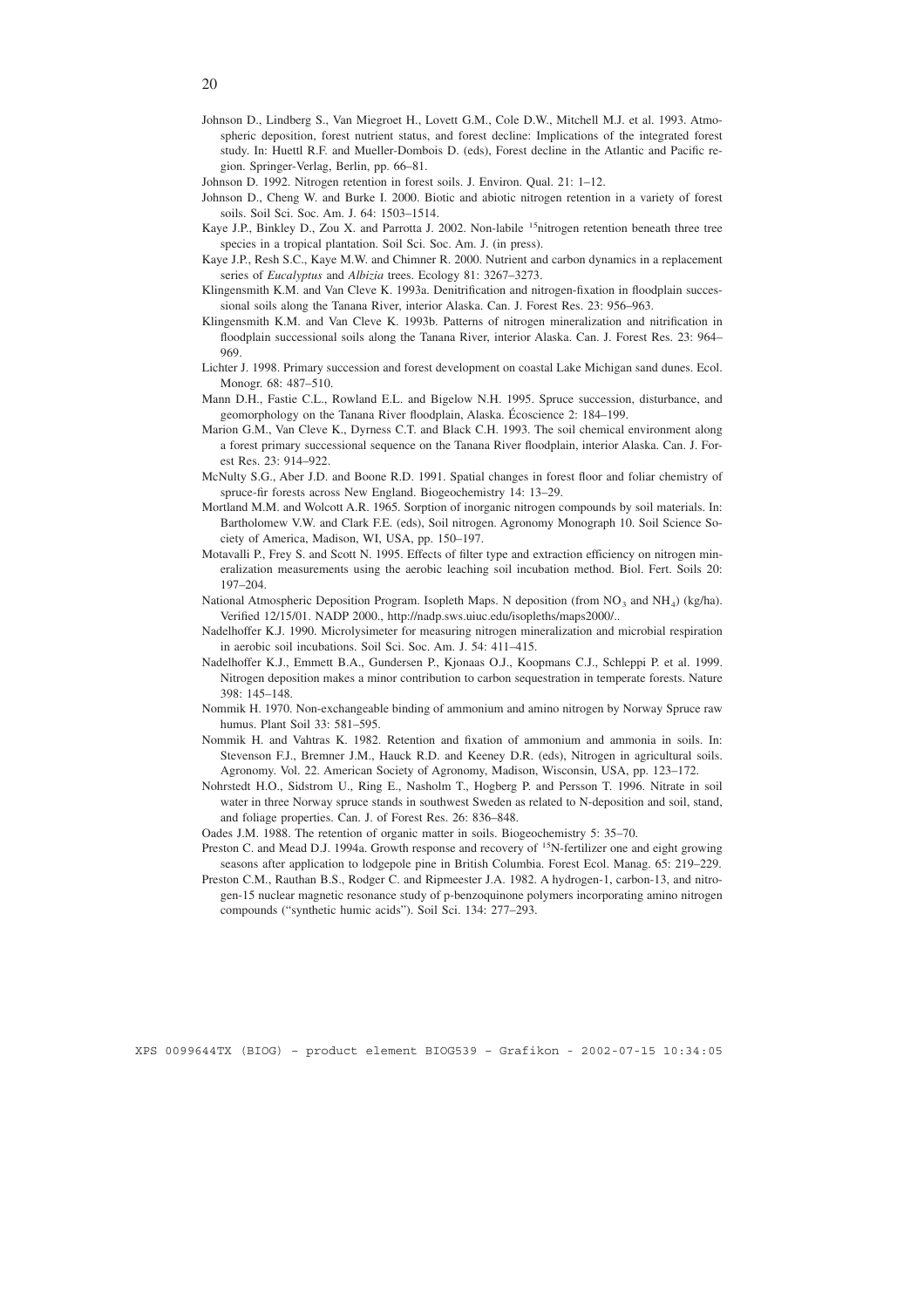- Perakis S.S. and Hedin L.O. 2001. Fluxes and fates of nitrogen in soil of an unpolluted old-growth temperate forest, southern Chile. Ecology 82: 2245–2260.
- Perakis S.S. and Hedin L.O. 2002. Nitrogen loss from unpolluted South American forests mainly via dissolved organic compounds. Nature 415: 416–419.
- Reiners W. 1986. Complementary models for ecosystems. Am. Nat. 127: 59–73.
- Reuss R., Van Cleve K., Yarie J. and Viereck L. 1996. Contributions of fine root production and turnover to the carbon and nitrogen cycling in taiga forests of the Alaskan interior. Can. J. Forest Res. 26: 1326–1336.
- Ring E. 1995. Nitrogen leaching before and after clear-felling of fertilized experimental plots in *Pinus sylvestris* stand in central Sweden. Forest Ecol. Manag. 72: 151–166.
- Robertson G.P. and Paul E.A. 1999. Decomposition and a soil organic matter dynamics. In: Sala O., Jackson R., Mooney H. and Howarth R. (eds), Methods in Ecosystem Science. Springer, New York, pp. 104–116.
- Schimel J.P., Cates R.G. and Ruess R. 1998. The role of balsam poplar secondary chemicals in controlling soil nutrient dynamics through succession in the Alaskan taiga. Biogeochemistry 42: 221–234.
- Schwendenmann L. 2000. Soil properties of boreal riparian plant communities in relation to natural succession and clear-cutting, Peace River Lowlands, Wood Buffalo National park, Canada. Wat. Air Soil Poll. 122: 449–467.
- Smith J.L. and Paul E.A. 1990. The significance of soil microbial biomass estimations. In: Bollag J.M. and Stotzky G. (eds), Soil Biochemistry. Marcel Dekker, New York, pp. 357–396.
- Sollins P., Spycher G. and Topik C. 1983. Processes of soil organic-matter accretion at a mudflow chronosequence, Mt. Shasta, California. Ecology 64: 1273–1282.
- Stanford G., Legg J.O. and Chichester F.W. 1970. Transformations of fertilizer nitrogen in soil. Plant and Soil 33: 425–435.
- Stanford G. and Smith S. 1972. Nitrogen mineralization potentials of soils. Soil Sci. Soc. Am. P. 36: 465–472.
- Stark J.M. and Hart S.C. 1997. High rates of nitrification and nitrate turnover in undisturbed coniferous forests. Nature 385: 61–64.
- Strickland T.C., Sollins P., Rudd N. and Schimel D.S. 1992. Rapid stabilization and mobilization of 15N in forest and range soils. Soil Biol. Biochem. 24: 849–855.
- Thorn K.A. and Mikita M.A. 1992. Ammonia fixation by humic substances: a nitrogen-15 and carbon-13 NMR study. Sci.Total Environ. 113: 67–87.
- Van Cleve K., Dyrness C.T., Marion G.M. and Erickson R. 1993a. Control of soil development on the Tanana River floodplain, interior Alaska. Can. J. Forest Res. 23: 941–955.
- Van Cleve K., Oliver L., Schletner R., Viereck L.A. and Dyrness C.T. 1983. Productivity and nutrient cycling in taiga forest ecosystems. Can. J. For. Res. 13: 747–766.
- Van Cleve K., Viereck L.A. and Schletner R.L. 1971. Accumulation of nitrogen in alder (*alnus*) ecosystems near Fairbanks, Alaska. Arctic Alpine Res. 3: 101–114.
- Van Cleve K., Yarie J., Erickson R. and Dyrness C.T. 1993b. Nitrogen mineralization and nitrification in successional ecosystems on the Tanana River floodplain, interior Alaska. Can. J. Forest Res. 23: 970–978.
- Van Miegroet H., Cole D.W. and Foster N.W. 1992. Nitrogen distribution and cycling. In: Johnson D. and Lindberg S. (eds), Atmospheric deposition and forest nutrient cycling. Ecological Studies 91. Springer-Verlag, New York, pp. 178–195.
- Viereck L.A. 1970. Forest succession and soil development adjacent to the Chena River in interior Alaska. Arctic Alpine Res. 2: 1–26.
- Viereck L.A., Dyrness C.T. and Foote M.J. 1993a. An overview of the vegetation and soils of the floodplain ecosystems of the Tanana River, interior Alaska. Can. J. Forest Res. 23: 889–898.
- Viereck L.A., Van Cleve K., Adams P.C. and Schletner R.E. 1993b. Climate of the Tanana River floodplain near Fairbanks, Alaska. Can. J. Forest Res. 23: 899–913.
- Vitousek P.M., Fahey T., Johnson D.W. and Swift M.J. 1988. Element interactions in forest ecosystems: succession, allometry and input-output budgets. Biogeochemistry 5: 7–34.